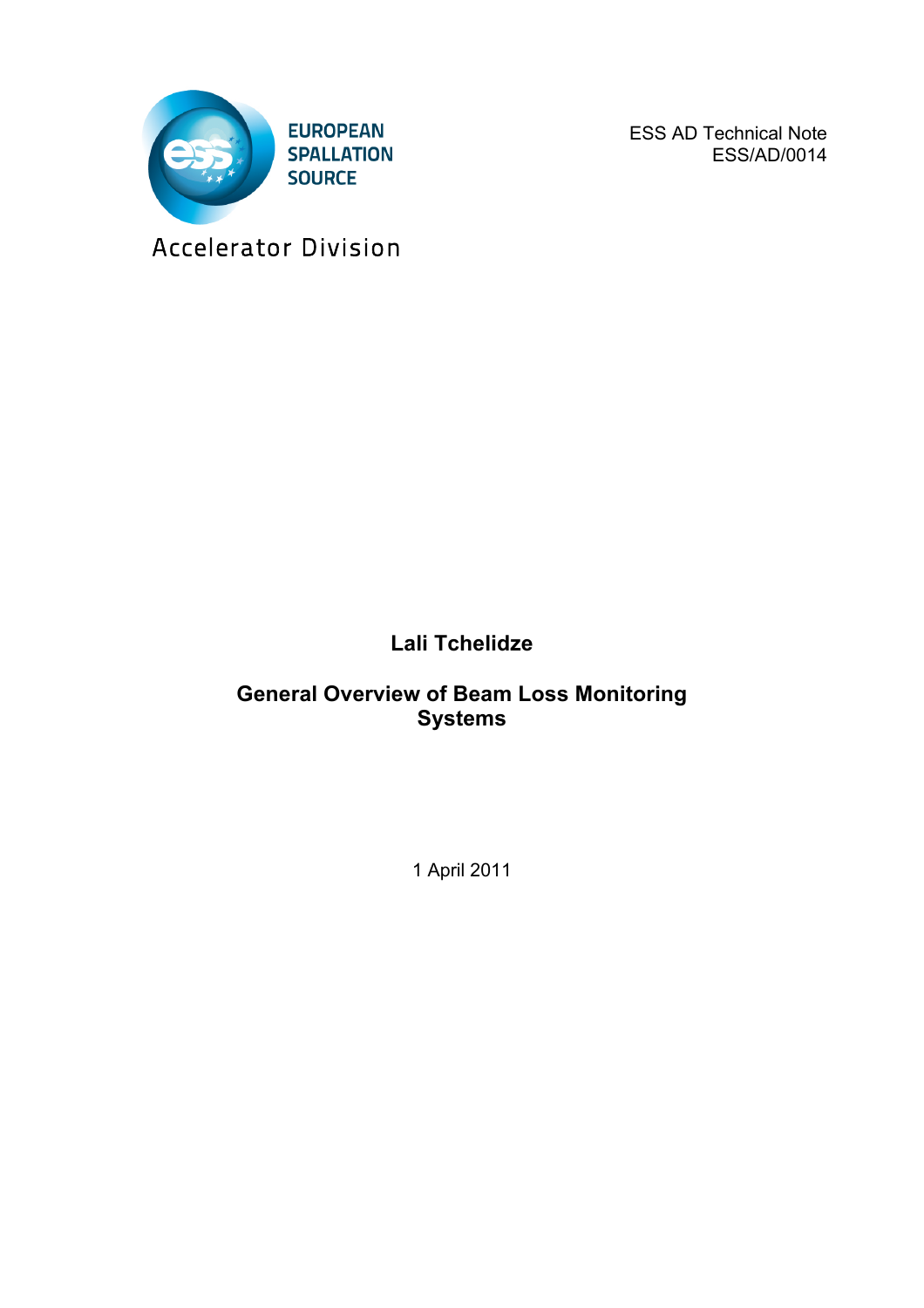A technical report on

# GENERAL OVERVIEW OF BEAM LOSS MONITORING SYSTEMS

by Lali Tchelidze∗



European Spallation Source ESS AB P.O. Box 176, SE-221 00 Lund, Sweden

<sup>∗</sup>Contact: lali.tchelidze@esss.se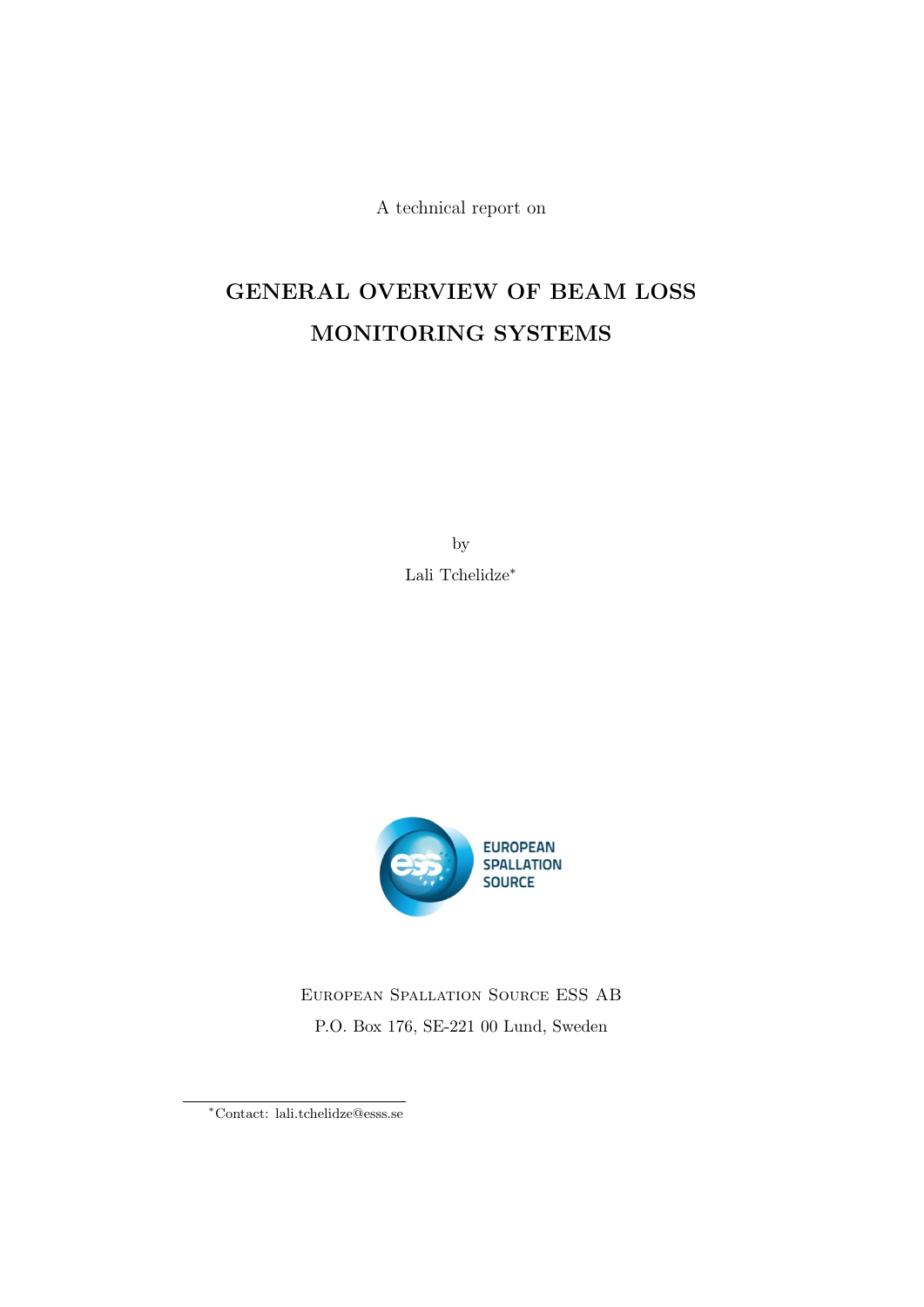#### Abstract

Beam loss monitors are typically designed to measure the amount and location of beam losses. Also, they are used to tune the accelerator and detect/localize problems in beam steering. Beam loss monitors are a very important part of the machine protection system and therefore need to be accurately designed and reliably constructed. This report briefly describes proton interaction mechanisms with matter, the radiation effects of the interaction and the ways to detect the radiation. The types of radiation detectors that can be used for measuring beam losses are described and analysis for selection is performed (with an emphasis on using the loss monitors for proton linear accelerators). Also the plan on how to optimize the system to precisely detect and distinguish between fast (occurring within microseconds) and slow (occurring within seconds) losses is given.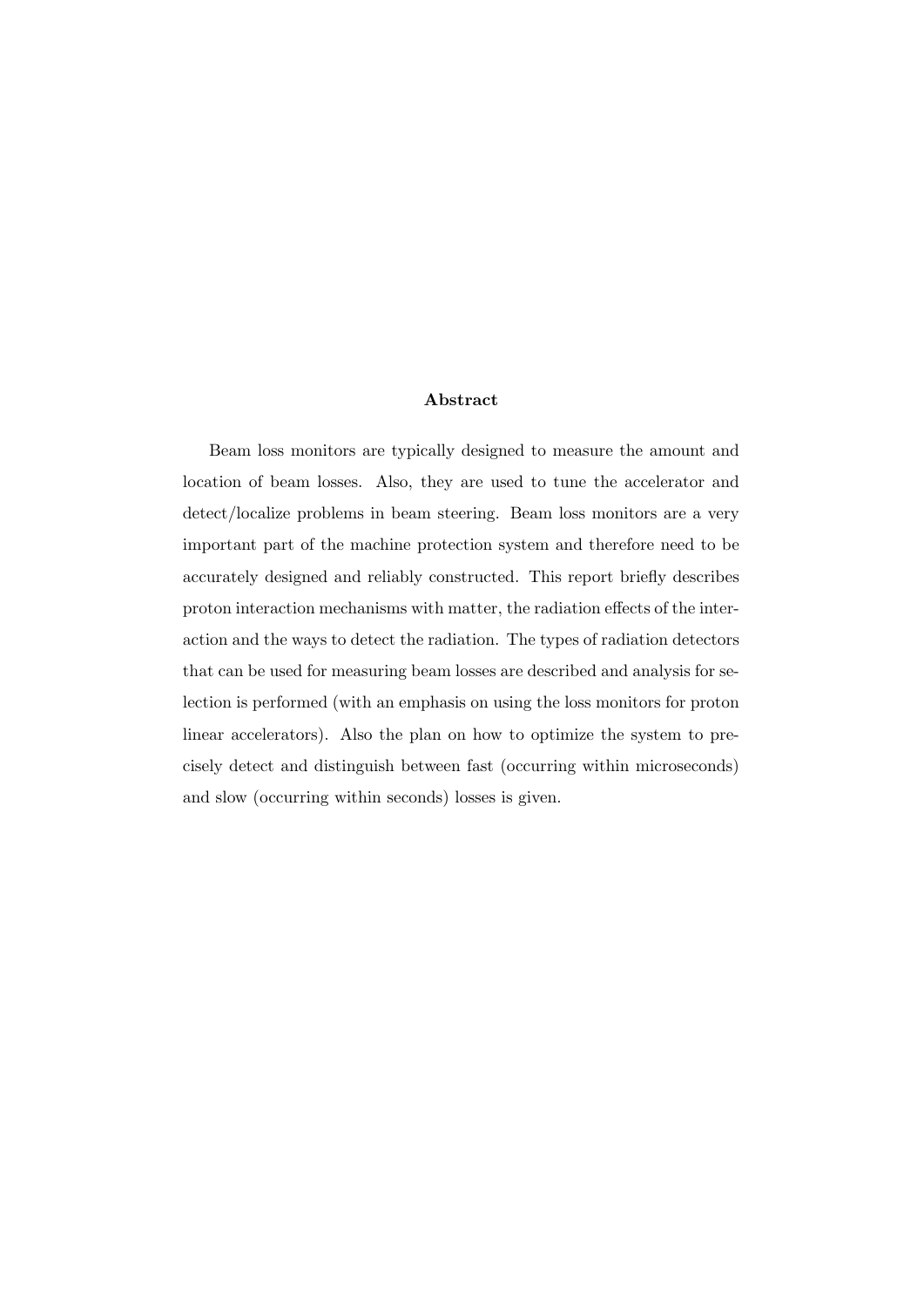# **Contents**

| 1                          | <b>Introduction to Beam Loss Monitors</b>                    |                                            |                                                                 | $\bf{2}$       |
|----------------------------|--------------------------------------------------------------|--------------------------------------------|-----------------------------------------------------------------|----------------|
| $\bf{2}$                   |                                                              | Interaction of Protons with Matter         |                                                                 |                |
|                            | 2.1                                                          | Overview of the interaction processes      |                                                                 | $\overline{4}$ |
|                            |                                                              | 2.1.1                                      | Electromagnetic interactions $\ldots \ldots \ldots \ldots$      | $\overline{7}$ |
|                            |                                                              | 2.1.2                                      | Strong interactions $\dots \dots \dots \dots \dots \dots \dots$ | 8              |
|                            | 2.2                                                          |                                            |                                                                 | 9              |
|                            | 2.3                                                          | Interactions of secondary particles        |                                                                 | 11             |
| $\boldsymbol{\mathcal{S}}$ |                                                              | <b>Beam Loss Detection</b><br>14           |                                                                 |                |
|                            | 3.1                                                          |                                            |                                                                 |                |
|                            | 3.2                                                          |                                            | Ionization detectors                                            |                |
|                            |                                                              | 3.2.1                                      | Response time of ionization chamber $\dots \dots \dots$         | 17             |
|                            |                                                              | 3.2.2                                      | Dynamic range of ionization chamber $\dots \dots$               | 18             |
|                            |                                                              | 3.2.3                                      | Calibration and sensitivity of ionization chamber               | 18             |
|                            |                                                              | 3.2.4                                      |                                                                 | 19             |
|                            |                                                              | 3.2.5                                      |                                                                 | 19             |
|                            | 3.3                                                          | Comparison of different beam loss monitors |                                                                 | 20             |
| 4                          | Beam loss monitors as a part of Machine Protection System 22 |                                            |                                                                 |                |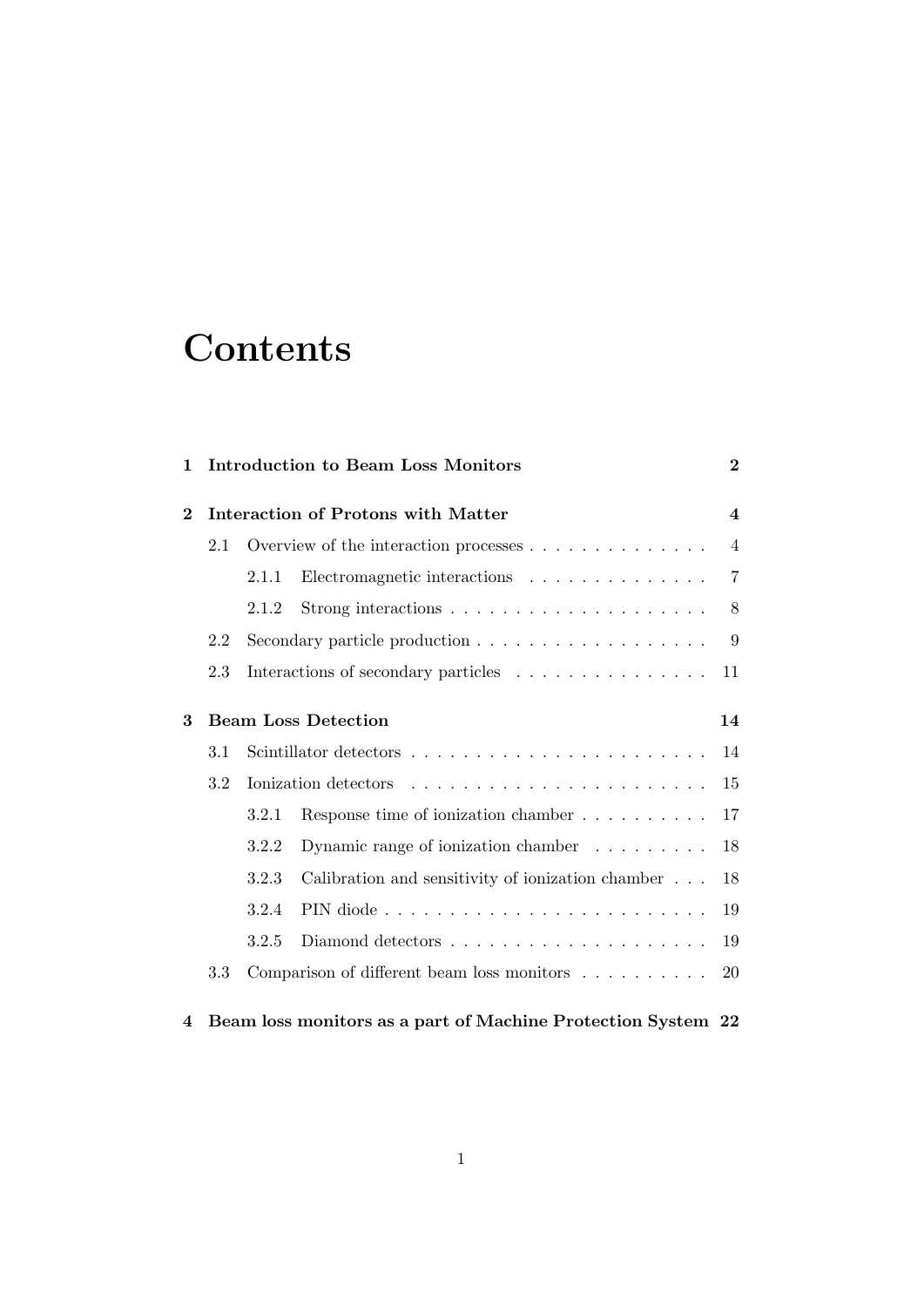# Chapter 1

# Introduction to Beam Loss Monitors

A number of particle accelerators exist to accelerate charged particles to high speeds for different purposes. The transmission of the charged particles from the source to the target is never 100%. Fraction of the beam is lost during the steering and the losses must be carefully controlled to achive effective transmission. Also, the lost particles cause activation of accelerator components. The radiation as well as heating due to particle's lost energy might damage the accelerator or surrounded instruments. So called Beam Loss Monitors (BLM) are used to detect secondary reaction products and thus control losses. At every high current accelerator facitily these monitors are installed for the protection of accelerator components, environment and personnel. Beam loss monitors are sensitive devices that can detect very low losses, therefore they are also used in machine tunning.

A number of different types of BLMs exist. A careful analysis of the location and time structure of losses has to be performed before choosing suitable detection devices. Beam loss monitors should be able to measure irregular/uncontrolled/fast losses and regular/controlled/slow losses. The irregular losses are usually avoidable and are a result of a misaligned beam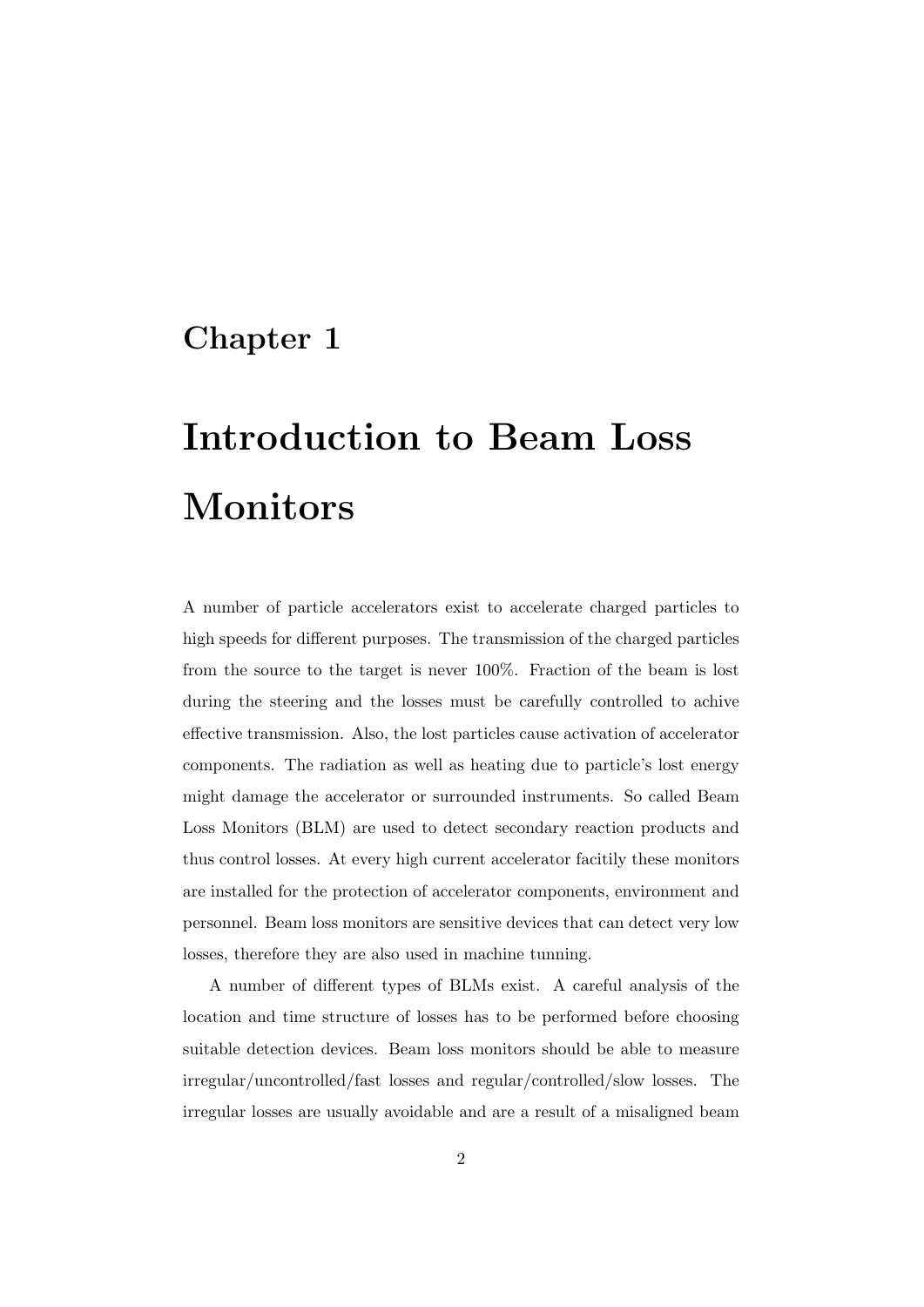or of a faulty condition of accelerator elements, vacuum problems, etc. This type of losses can damage the beam pipe, activate the environment, damage the equipment in the accelerator tunnel, or quench superconducting elements. Thus, a fast response is required. Regular beam losses are not avoidable and are a result of aperture limits on the collimator system, beam size, residual gas scattering, not ideal beam alignment, instabilities in the beam, halo scraping, etc. The regular beam losses need to be monitored constantly and kept low for allowing hands-on maintenance on the machine.

The most common choice for beam loss detection and monitoring, for hadron accelerators, is ionization chamber. We will describe it's working principle, together with other types of detectors in later chapters, but here we will list the main properties of ionization chamber, which make them the best choice for hadron machines (we will as well point out some of their limitations). Ionization chambers are easy to assemble and operate. They are relatively easy to calibrate and are very radiation hard. They also are quite sensitive and a have high dynamic range. All these properties make them robust and easy solution for controlling the losses. The limitations are response time (not fast enough to resolve the micro structure of the beam pulse) and sensitivity for low energy part of the accelerator. Fast scintillators or neutron detectors can replace ionization chambers when faster response is needed or when the low energ losses need to be measured.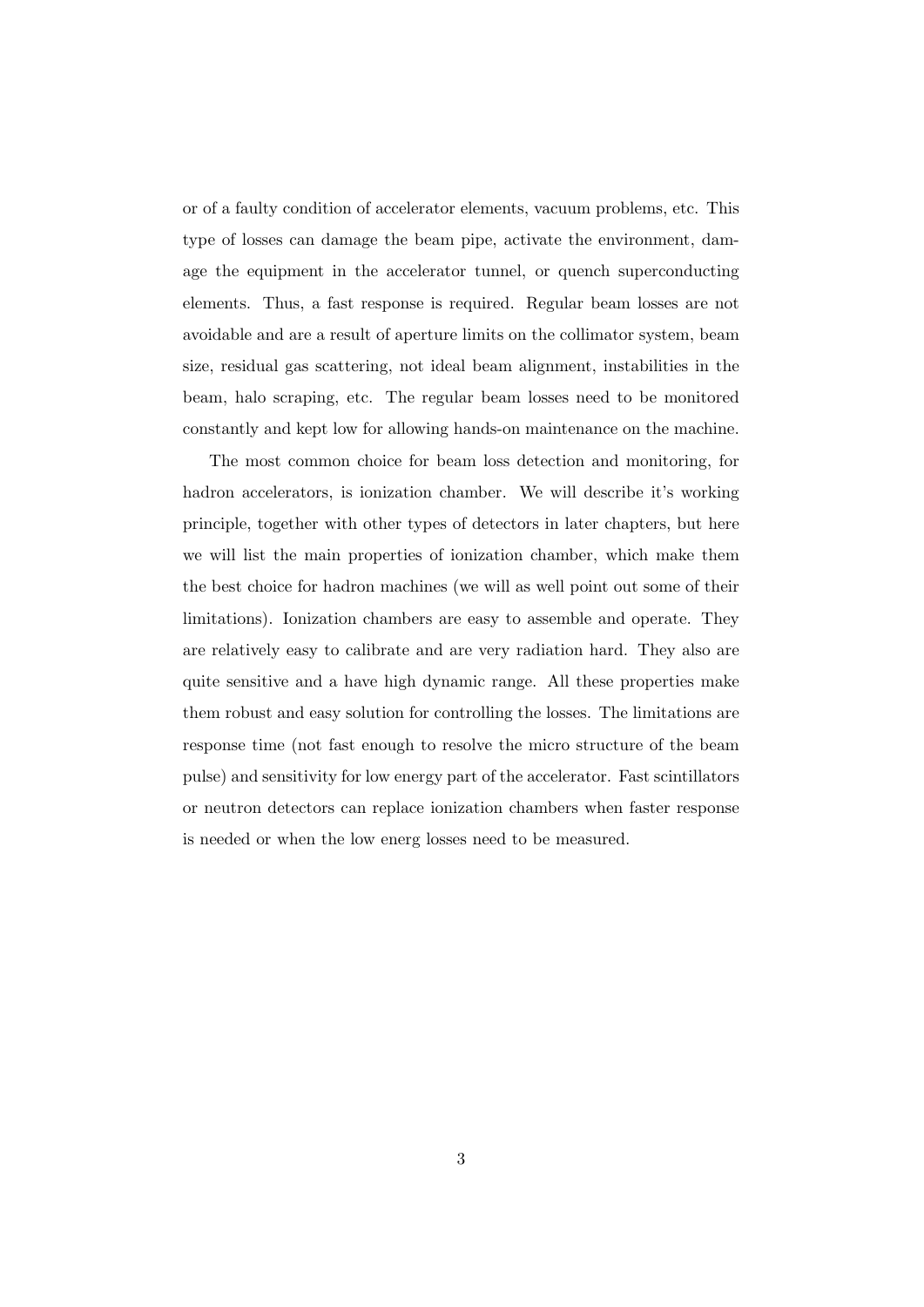# Chapter 2

# Interaction of Protons with Matter

*In this chapter proton–matter interaction processes leading to secondary particle generation is reviewed briefly.*

### 2.1 Overview of the interaction processes

Protons are positively charged particles and interact with matter by electromagnetic and strong interactions.

• Electromagnetic interaction is the main interaction process taking place for lower energies ( $\leq 100$  MeV). This kind of interaction can occur with the electric field of the nuclei or with the atomic electons of the nuclei.

Interaction with the electric field is elastic scattering and results in small change in the direction of protons motion. The effect of each small scattering can accumulate and a phenomenon called multiple coulomb scattering can occur.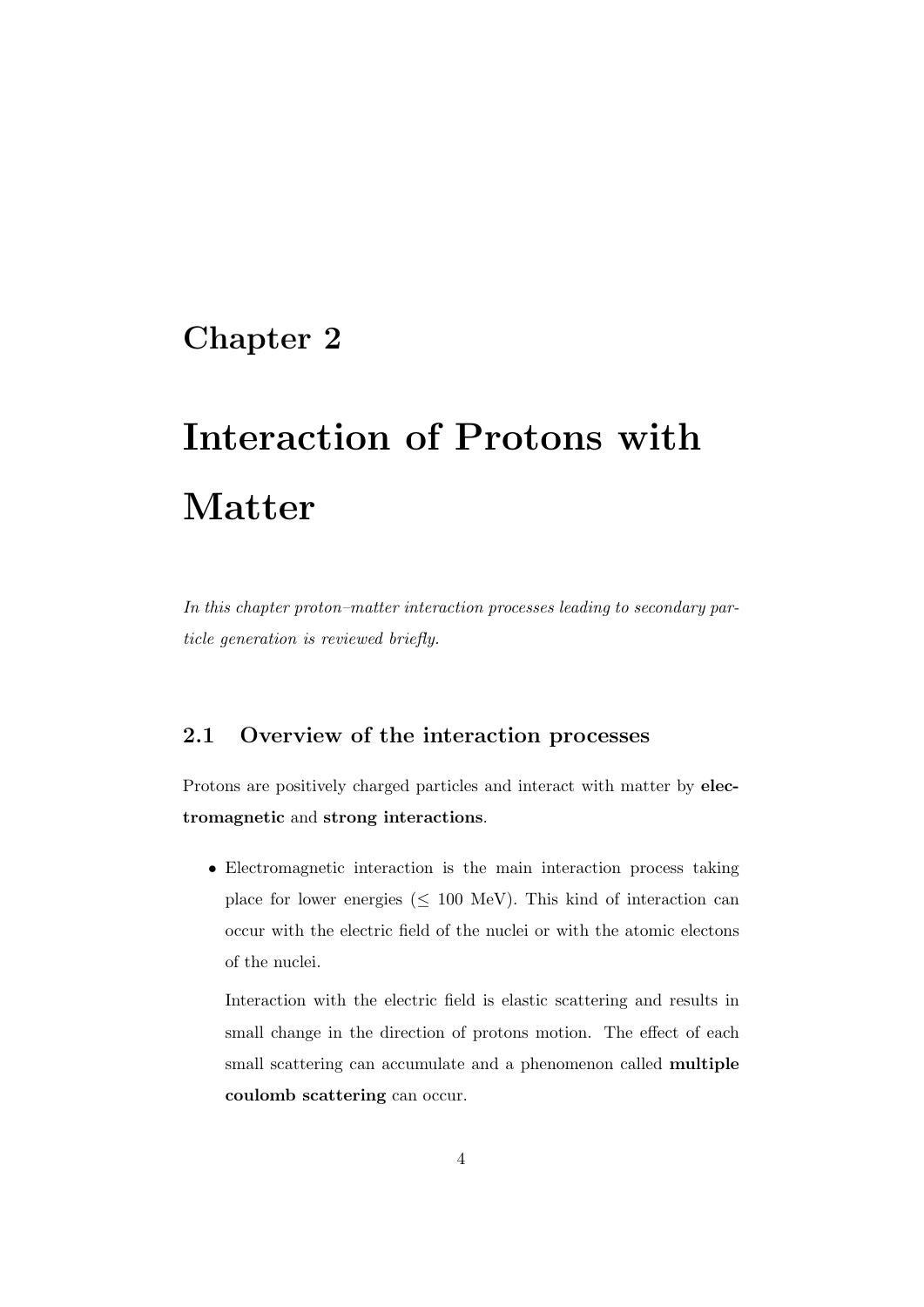The interaction with atomic electrons are generally inelastic. This means that protons lose some amount of energy by exciting orbital electrons, or by ionizing atoms (kicking electrons out of their orbit). These generally do not change the direction of the motion of a proton, but many scatters do reduse the energy of it. Both, ionization process and excitation are statistical processes and two identical particles will not create the same number of electron-ion pairs. Because of this, the number of pairs produced does not equal to the energy loss divided by the ionization potential (some energy is lost on excitating electrons), but to the energy loss divided by the mean energy for ion-electron pair creation (W parameter). So, one should distinguish between excitation potential, ionization potential and the W parameter. The excitation potential is the energy needed to excite an atom from it's ground state and there is first, second, third, etc. excitation potentials. The ionization potential is the energy needed to remove electron from an atom to an infitine distance. And the W parameter is the mean energy needed for one electron-ion pair creation. The W parameter for most gases is around 30 eV per electron-ion peir. Once again, these processes, excitation and ionization, account for the most of the change of the proton's energy.

• Stong interaction range is short (of order of fermi) and protons interact with other protons and neutrons in a nucleus by colliding with them. The probability of these colissions is given by the cross section of the interaction. Proton-nucleus interaction via strong interaction can be either elastic or inelastic scattering.

If the interaction is elastic, the proton scatters at some angle, retaining momentum and identitiy.

If the interaction is inelastic, the proton get "absorbed" in the in-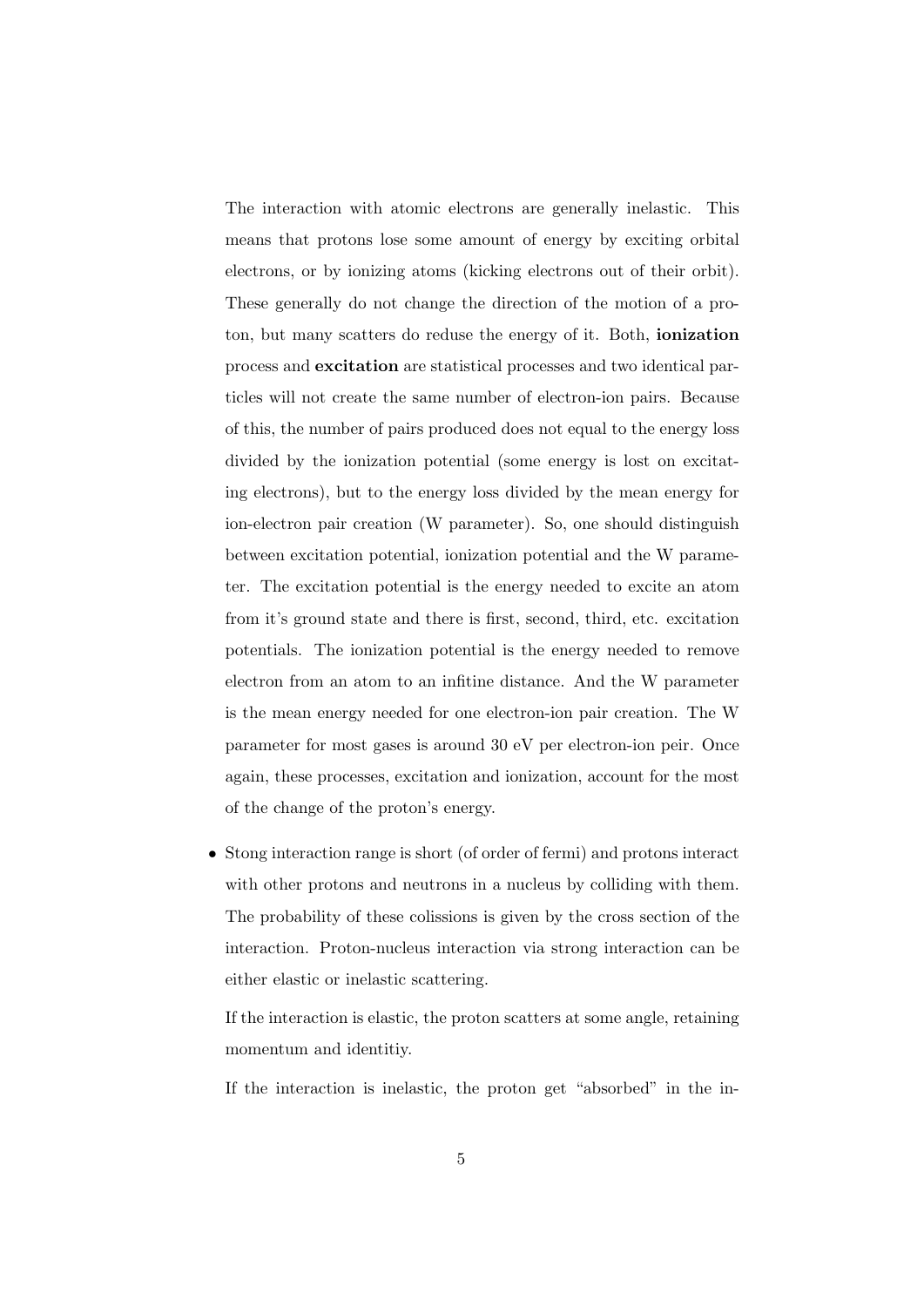teraction. That is most of it's energy is transferred to break up the nucleus, in the process producing subatomic particles called pions. If the energy of protons is sufficient ( $\geq$  100 MeV), spallation happens. Typically spallation process produces large number of neutrons with energy from a few to a few tens of MeV. 1 GeV proton interacting with a heavy matter produces around 30 thermal neutrons, thus about 30 MeV is required to produce one external thermal neutron. It was observed, experimentally, that the neutron yield is proportional to the beam power, independent of the beam energy. For example, a 2 GeV, 1 mA average beam current proton beam produces the same nutron flux as a 1 GeV, 2 mA beam. This is the reason for discussing multi-MW accelerators rather than high-energy machines.

Summary of the interaction processes and some of the secondary particles generated is shown in Figure 2.1. Each process has a certain probability, which is higly dependent on the energy of the incident proton.



Figure 2.1: The overview of the proton interaction processes with matter and a list of some of the secondary particles produced. The processes are of statistical nature and occur with a certain probability each.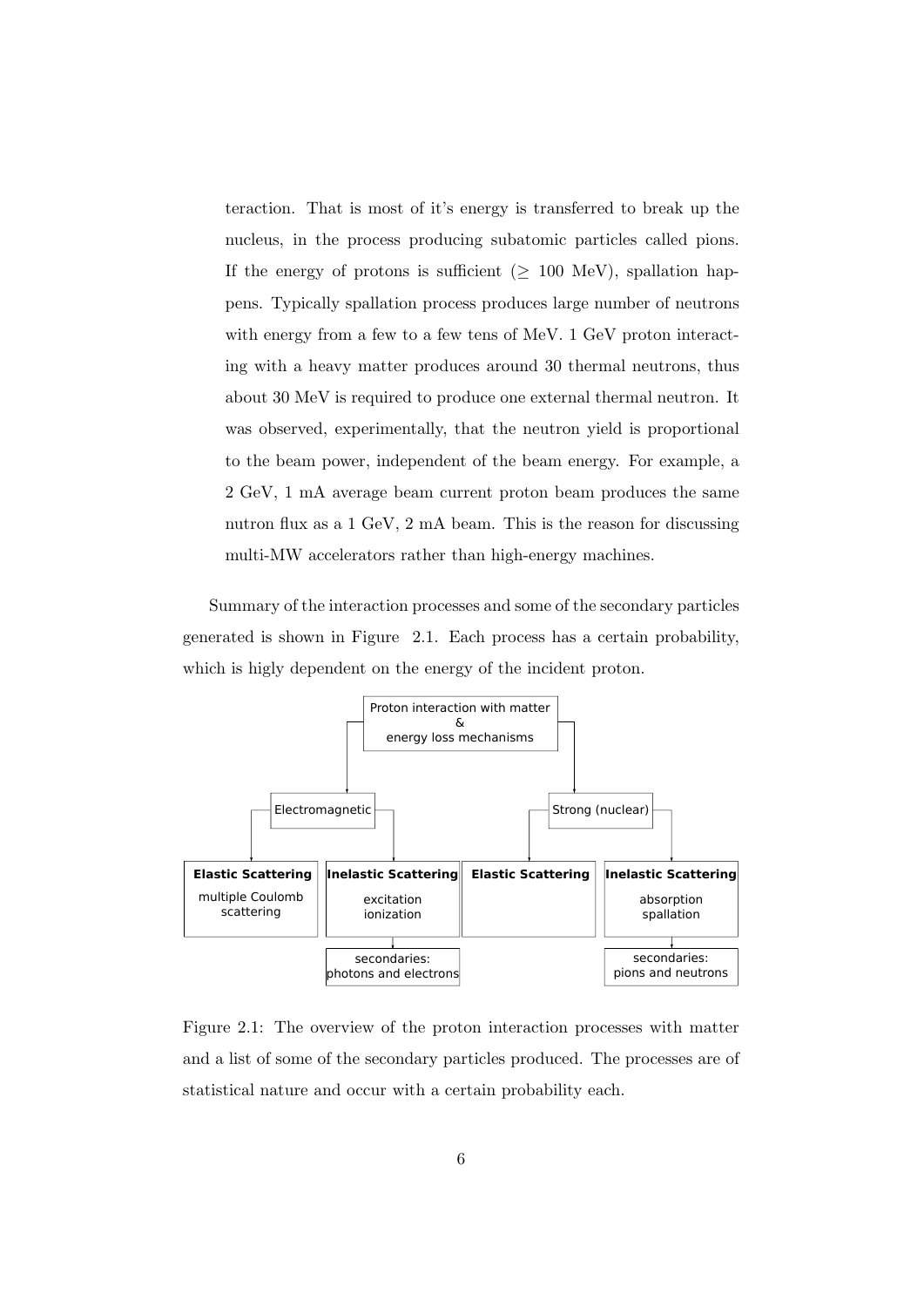Head-on collisions of protons onto electrons can happen as well, but the percentage of energy loss on this interactions is very low  $\langle \, \langle 3 \rangle \rangle$  for 1 GeV protons), except for some extreme relativistic cases. The maximum energy loss per collision is

$$
Q_{max} = \frac{4m_e M_p E_p}{(m_e + M_p)^2}.
$$
\n(2.1)

#### 2.1.1 Electromagnetic interactions

The dominant energy loss mechanism, through electromagnetic interactions, is ionization. The average kinetic energy loss per unit distance in the target material (or sometimes refered to as an average stopping power of the medium for the particle of interest), by electromagnetic interactions, with a good approximation is described by the Bethe-Bloch equation:

$$
-\frac{dE}{dx} = \frac{4\pi}{m_e c^2} \cdot \frac{nz^2}{\beta^2} \cdot \left(\frac{e^2}{4\pi\epsilon_0}\right)^2 \left[ \ln\left(\frac{2\beta^2 mc^2}{I}\right) - \ln\left(1 - \beta^2\right) - \beta^2 \right], \quad (2.2)
$$

where  $m_e$  = electron mass,  $Z_p = ze$ ,  $v = \beta c$  and E are projectile charge, velocity and energy respectively,  $e =$  electron charge,  $c =$  the speed of light,  $x =$  distance traveled by the projectile particle,  $I =$  the mean ionization potential and  $n = \frac{\rho N_A Z}{AM_u}$  is electron density of target;  $N_A =$  Avogadro's number, A and Z are mass and atomic numbers of the target and  $\rho$  and  $M_u$ are density and molar mass of the target.

This is an average linear rate of energy loss and is a quantity of a great importance. With a good approximation  $I(Z) = 16$  eV  $\cdot Z^{0.9}$  and the stopping range by electro-magnetic processes can be given as:

$$
R_{el}(E) = \frac{E^{1.75}}{1.75 c_R},
$$
\n(2.3)

where  $c_R \approx 500 \rho \frac{Z}{A} \cdot z \cdot A_p^{0.75}$ , and  $A_p$  is an atomic number of the projectile. Protons travel a few centimeters to tens of centimeters through matter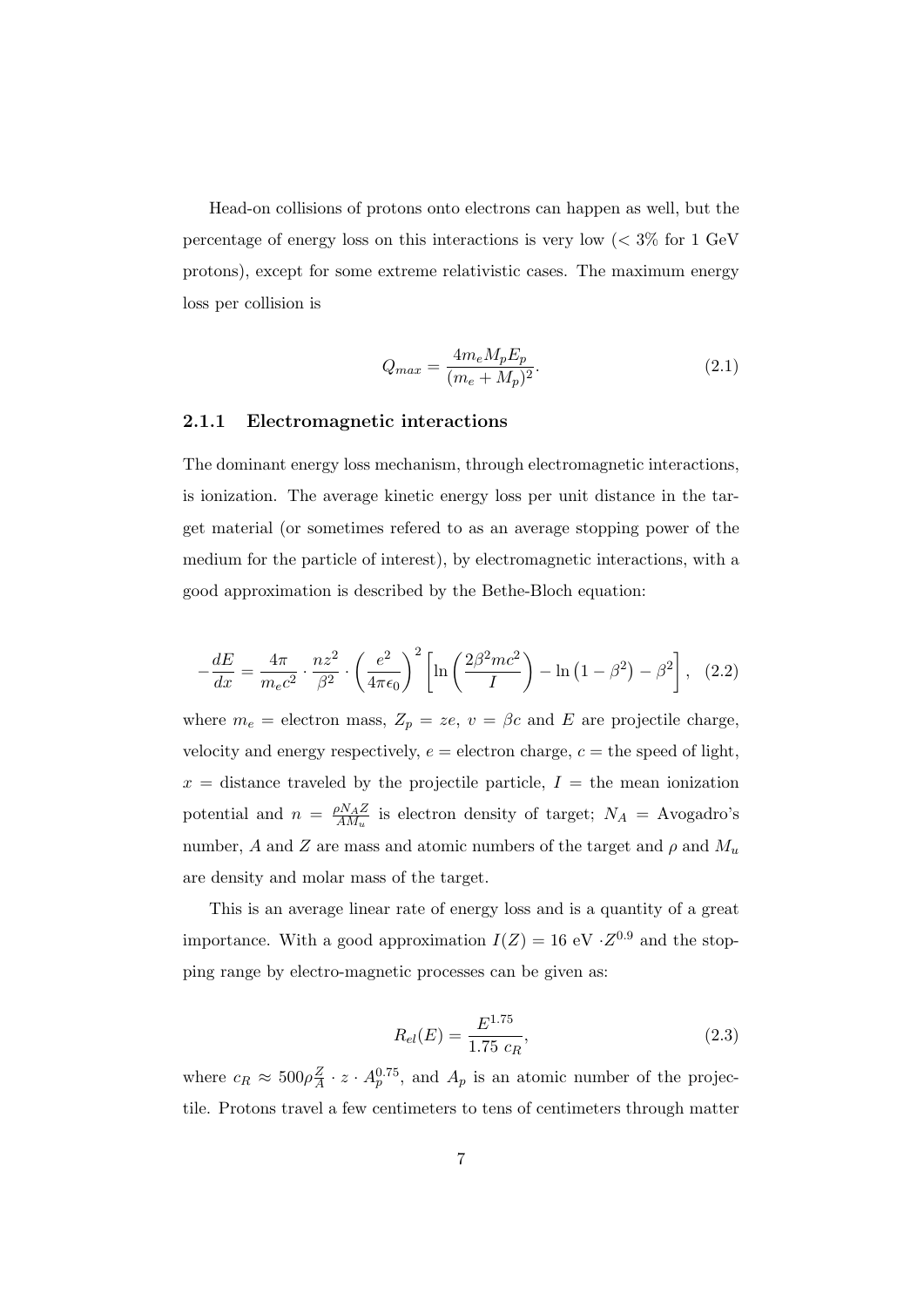before they stop by interactions with the object either through strong or electromagnetic forces. These distances are sometimes also called interaction or attenuation length.

Below is shown a total stopping power of a proton in iron together with electromagnetic and nuclear stopping powers and ranges as a function of proton's energy (in the energy range or 0 - 1 GeV).



Figure 2.2: Proton stopping power in iron as a function of it's energy

It is convenient to introduce  $MIP =$  Minimum Ionizing Particle which is a particle whose mean energy loss rate through matter is close to the minimume. MIP  $\approx 1$  - 2 MeV-cm<sup>2</sup>/gram for most materials. We will revisit this concept when describing the ionization chambers in the next chapters.

#### 2.1.2 Strong interactions

Protons may undergo nuclear reactions when travelling through a matter. For protons with energy 100 MeV or more, spallation is the most probably reaction to occur. The process is a source of neutrons. The reaction cross section can be described with: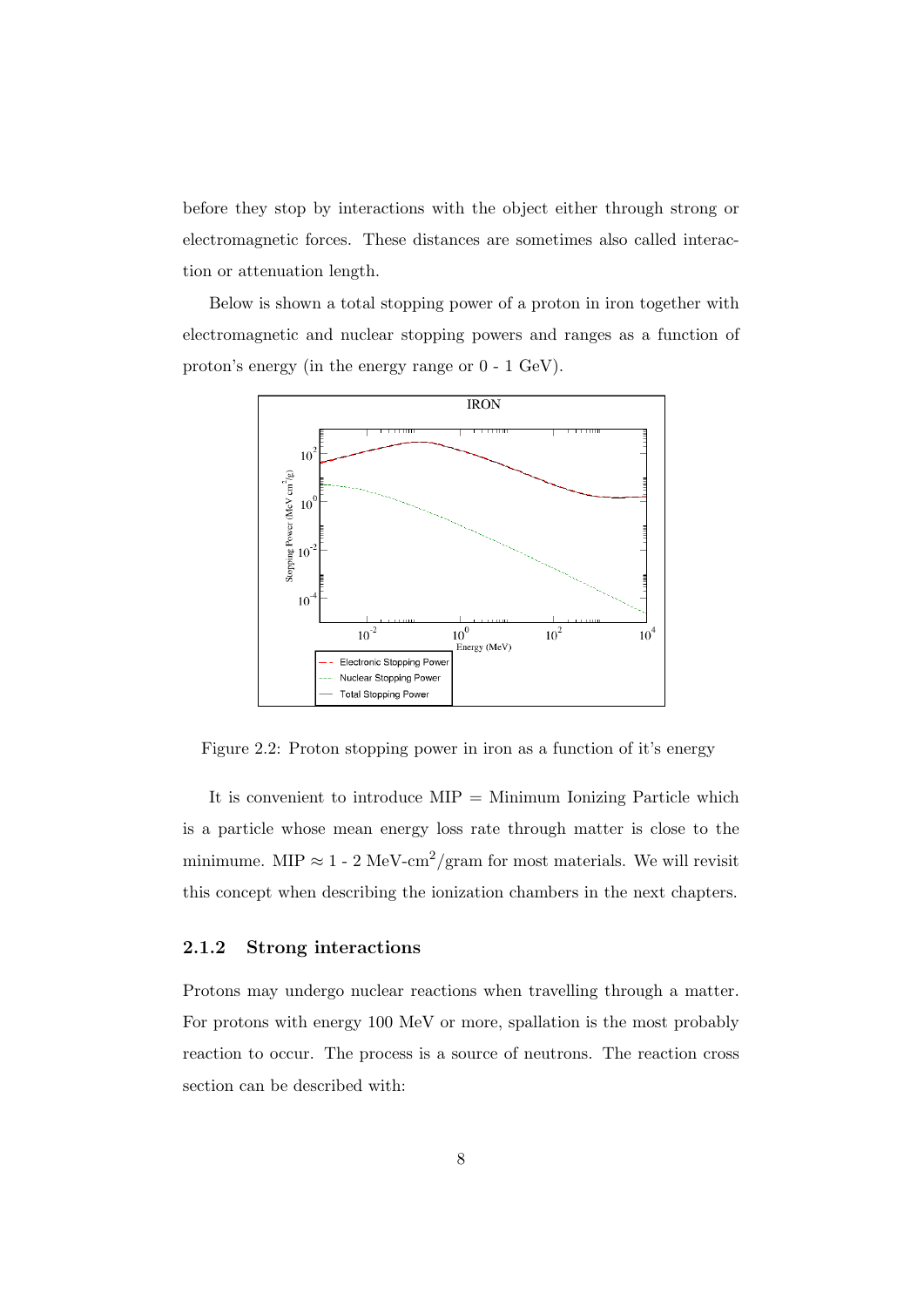

Figure 2.3: Proton range in iron as a function of it's energy

$$
\sigma(E) = \sigma_0 \left( 1 - \frac{V_c}{E} \right),\tag{2.4}
$$

with

$$
\sigma_0 = \frac{\pi}{100} \left( 1.3 \ A^{1/3} + 1 \right)^2 \text{ barns},\tag{2.5}
$$

and  $V_c$  coulomb barrier

$$
V_c = \frac{1.44 \ Z}{1.3 \ A^{1/3} + 1} \frac{A + A_p}{A}.
$$
 (2.6)

From above it is possible to derive the nuclear range.

$$
R_{nuc}(E) = \frac{A}{0.6\rho\sigma_0} = \frac{31 \ A^{1/3}}{\rho}.
$$
 (2.7)

## 2.2 Secondary particle production

When a high energy proton hits the vacuum beam pipe and other surrounded objects, the processes described in previous sections occur and a number of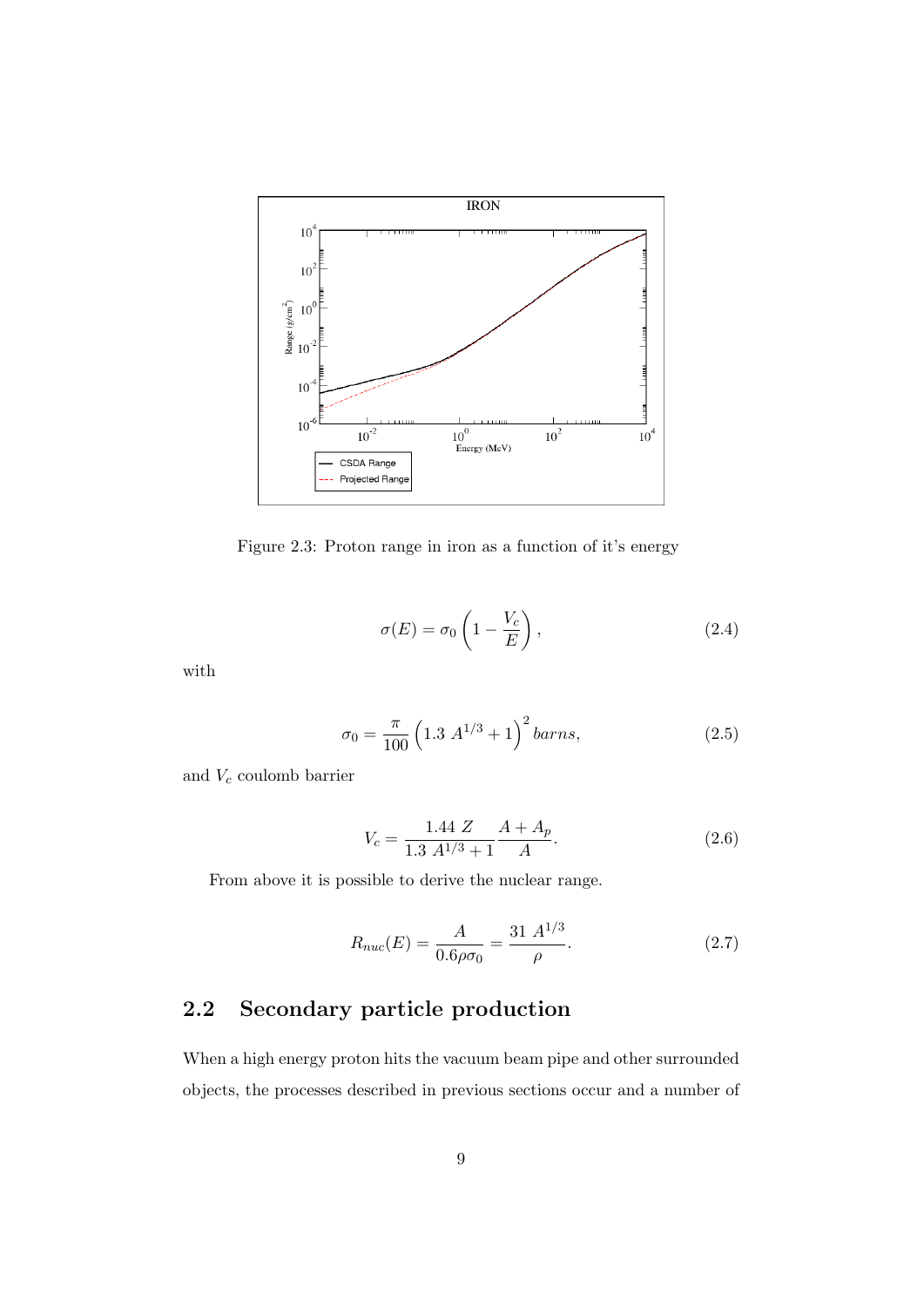secondary particles are generated. Some of these secondary particles are electrons, pions, neutrons, and photons. Other elementary particles can be produced via various other (generally less probable) nuclear reactions. For proton energies above 1 GeV, the probability that a nuclear interaction will happen rises to nearly  $100\%$  and the neutron yield scales approximately with kinetic energies above 1 GeV (see Figure 2.4). In addition, hadron showers are possible resulting in various species of elementary particles.



Figure 2.4: Left: probability of proton inelastic nuclear reaction within its range, and proton range as a function of energy. Right: Neutron yield for various metals as a function of proton's energy.

Charged particles are relatively quicly stopped by the surrounded material, but the nuetrons produced can travel long distances. Except the radioactive nuclei production all other processes are fast (faster than 10 ns).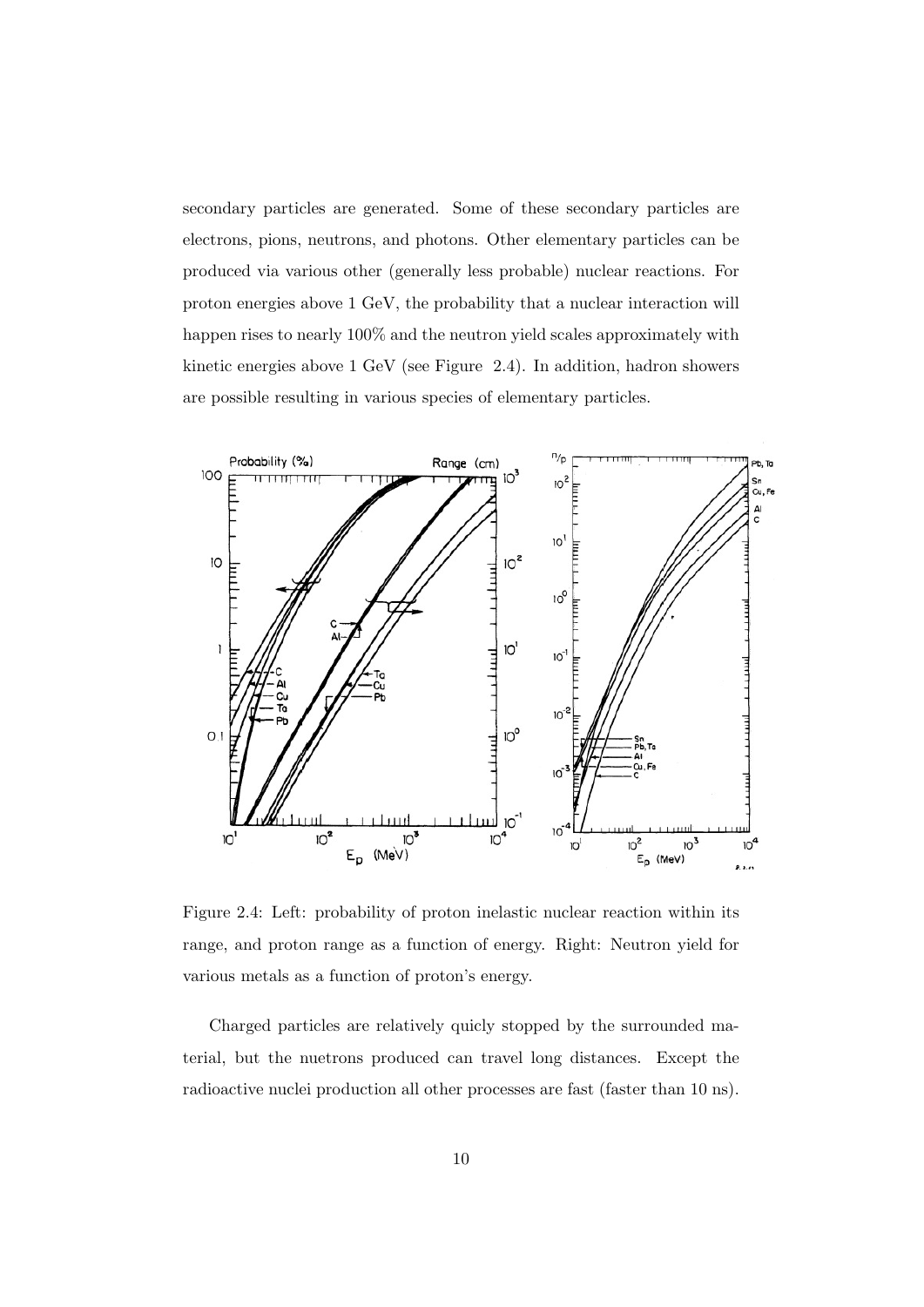Due to the kinematics of the primary interaction, the secondary particle emission shower is mostly forward peaked (not for low energies). Some of the interaction processes that the secondary particles experience are listed and described briefly in the following section.

## 2.3 Interactions of secondary particles

#### Electrons (or positrons):

Electrons, as other charged particles undergo multiple scattering and also electromagnetic stopping when passing through a matter (already described above). However, since they are light particles, there is another stopping mechanism: emission of electromagnetic radiation produced from scattering in the electric field of the nucleus. This is called a bremsstrahlung radiation and is classicaly understood as a braking radiation. At energies of a few MeV, this is still relatively small factor. For these energies, ionization loss dominates, resulting in soft X-rays, which are attenuated within short distances. However, for larger energies energy loss due to bremsstrahlung radiation gets comparable to the losses by collisions/ionization. The total energy loss is a sum of a radiation and a collision/ionization energy losses.

$$
\left(\frac{dE}{dx}\right)_{tot} = \left(\frac{dE}{dx}\right)_{brems} + \left(\frac{dE}{dx}\right)_{coll/ion}.
$$
\n(2.8)

#### Photons:

Photons interact completely different way with the matter compared to charged particles. The main interaction processes are: photo-electric effect, compton scattering and pair-production. Also, it is possible, but not as common, to have nuclear reactions (like  $(\gamma, n)$ , etc. reactions). In photoelectric effect, the photon gets absorbed by an atom, releasing electron. The two differences compared to charged particle interactions is that photons penetrate much deeper in a matter and the photon beam is not degraded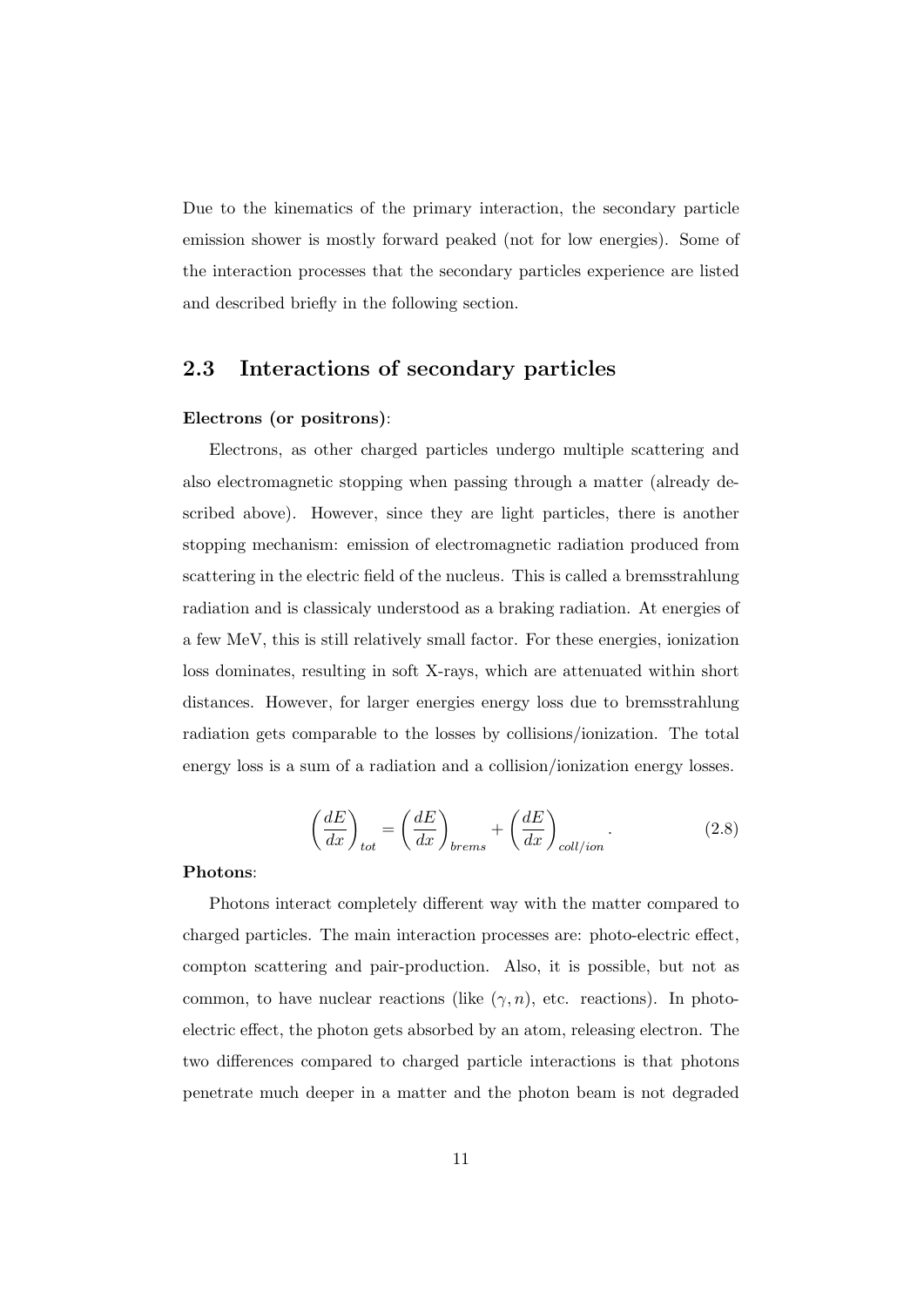in energy, only attenuated in intensity. This is because the photons get removed from the beam completely (if they get absorbed or scattered) and if they manage to pass through, they usually don't undergo any interactions at all and retain their energy.

Photoelectric effect is a process, in which a photon gets absorbed by an atomic electron and the electron gets ejected with an energy, by binding energy less than the photon energy.

Compton scattering is a scattering of a photon off of a free electron. In matter, of course, electrons are bound, but if the photon energy is high enough, then the binding energy of the electrons can be disregarded and they can be considered free. During the scattering, photon changes energy and direction and is refered to as "different" photon which is not a part of the primary photon beam any more.

The pair-production occurs when the energy of the photon is greated than the rest energy of electron-positron pair (1.022 MeV), then, the electronpositron pair is generated.

Obviously, all the above three processes happen in combined manner. For low energies, the photo-electric effects dominates, in the medium energy range the compton scattering has the highest probability and for higher energies, the pair-production takes over.

#### Neutrons:

Due to lack of electric charge, neutrons don't experience any Coulomb interactions. Instead, the principal interaction is a strong interaction with the nuclei. Depending on energy, neutrons can experience elastic or inelastic scattering from the nuclei. When inelastically scattered, the nucleus comes to an excitation and then decays emitting gammas, or other form of radiation. The neutron has to have enough energy to cause the excitation. Usually the excitations threshold is of order of 1 MeV or more. Below this threshold, elastic scatterings occur only. Neutron capture is another process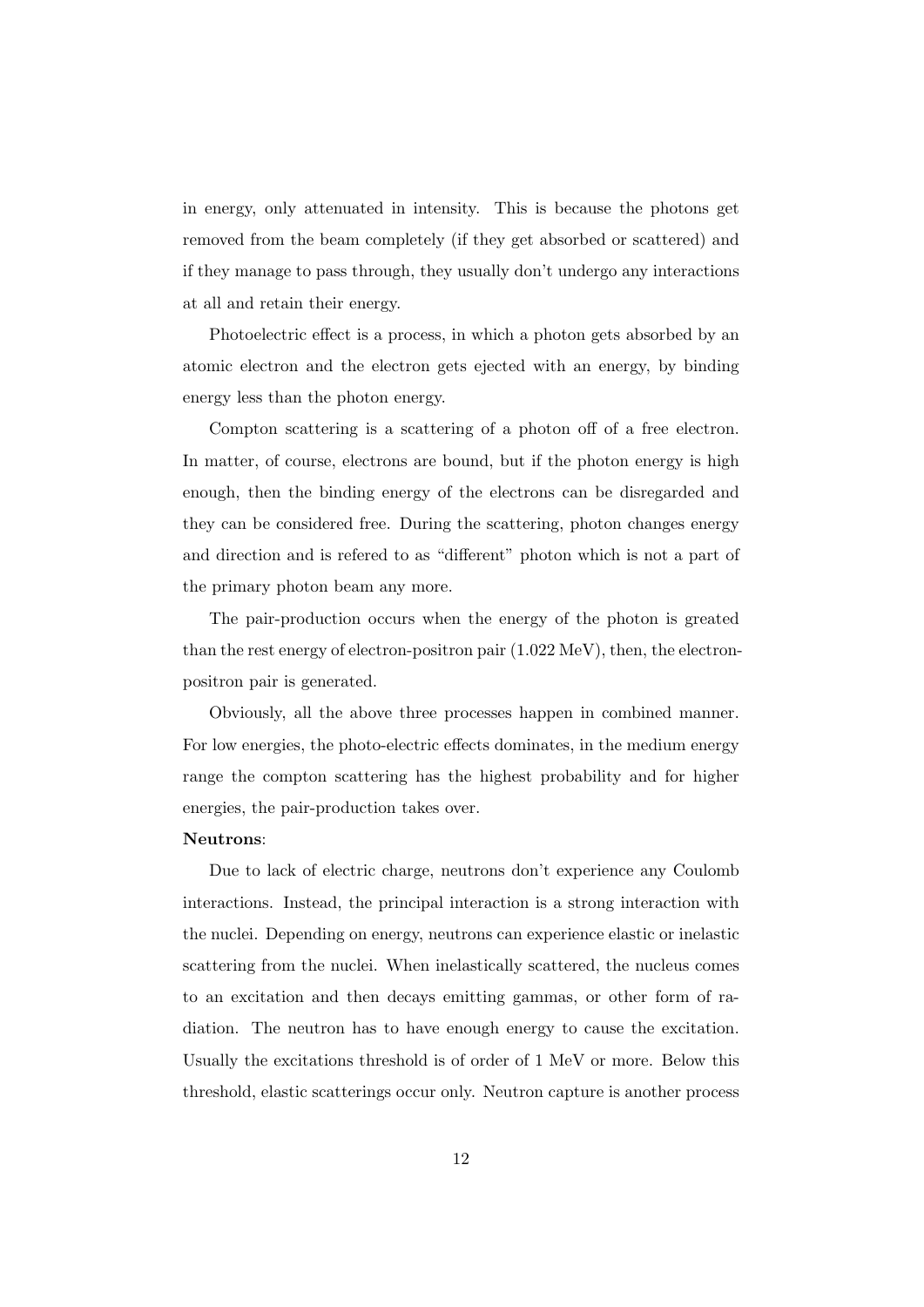that can happen. In general this is led by photon emission and the cross section of the process is inversely proportional to the velocity of the neutron. So, this is most common to happen for slow neutrons. Other nuclear reactions, such as  $(n, p)$ ,  $(n, d)$ ,  $(n, \alpha)$ ,  $(n, \alpha p)$ , etc. can happen also, in which neutron gets absorbed and charged particle gets emitted. Like the previous capture (radiative neutron capture), the cross section falls with energy as  $1/v$ . Fission,  $(n, f)$  is possible for thermal energies. For high neutron energies (> 100 MeV) hadron showers are produced.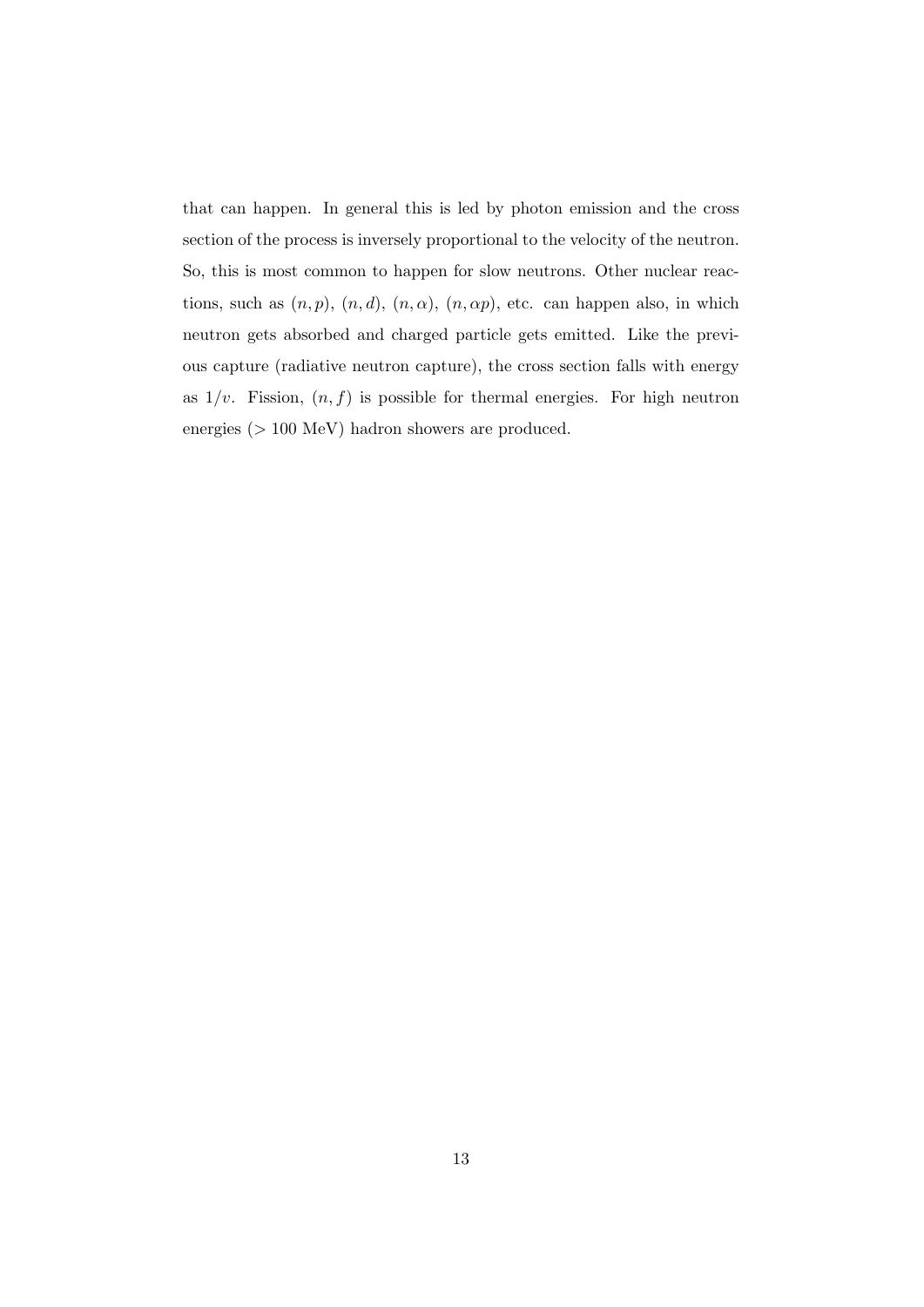# Chapter 3

# Beam Loss Detection

*When protons interact with matter a shower of diverse secondary particleas are produced. Electrons, positrons, neutrons, photons, pions are some of the possible particles created. All these particles (neutrons are the majority of the secondary particles for high energy incident primary protons), including the primary particles (protons) need ot be detected with approproate radiation detectors. Below is described the types of detectors might be used.*

The nature of the losses and secondary particle genetarion is very different along a typical proton linear accelerator, depending on the energy of the protons. There is a number of detectors that can be used for beam loss monitoring. These are: plastic and liquid scintillator detectors, neutron sensitive scintillators, ionization chambers, secondary electron monitors, PIN diodes, diamond detectors, optical fibers, etc. Brief overview of the working mechanism of a few of them is given below.

## 3.1 Scintillator detectors

Scintillator detectors are one of the type of detectors widely used in nuclear and particle physics. It's working mechanism is based on the fact that when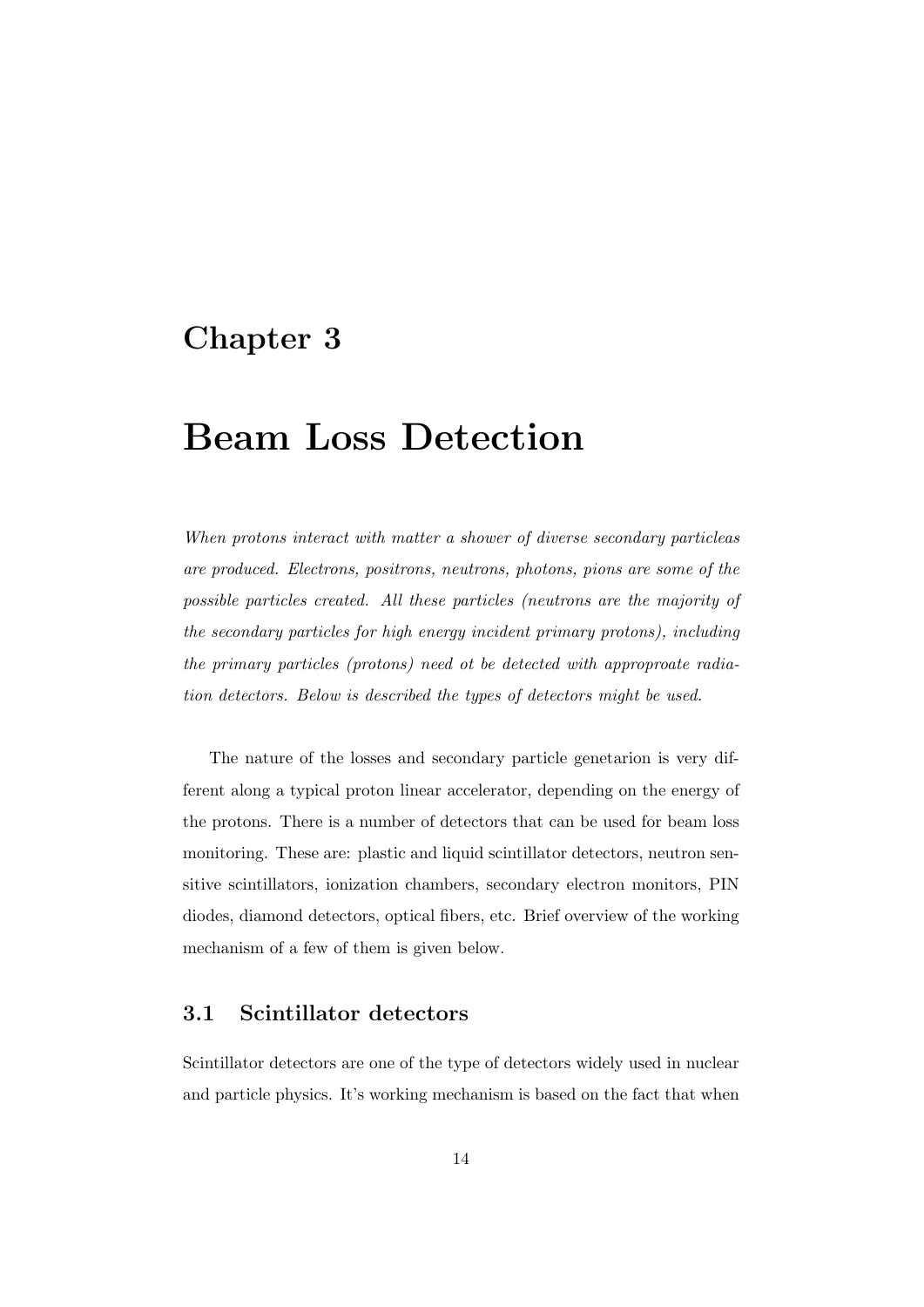struck by the radiation small flashes of lights are generated, i.e. scintillations happens. Scintillator is usually optically coupled with an amplifier devise, usually a photomultiplier. Coupling is done directly or via a light guide. When the light is transformed to the photomultiplier (PMT) a weak electric signal is generated with the photo-electrons. This signal is then amplified by the electro amplifying mechanism.

Below is shown a schematic diagram of a scintillator detector.



Figure 3.1: Schematic diagram of a scintillator detector.

In principle, scintillator responds to any kind of radiation which can directly or indirectly excite the molecules of it and produce light. However, for a given type of radiation, a proper scintillator has to be chosen to get a useful signal.

Plastic scintillators detect charged particles due to their electronic stopping. They are also sensitive to neutrons due to their scattering on the hydrogen atoms of the polymers. Scintillators are very useful tool for photon detection as well.

## 3.2 Ionization detectors

Ionization detectors were the first radiation detection devices developed. These instruments are based on collection of the ionization charge, produced in a gas by passing radiation. Because of greater mobility of electrons and ions in gases, gaseous ionization chambers are the most commonly used ones.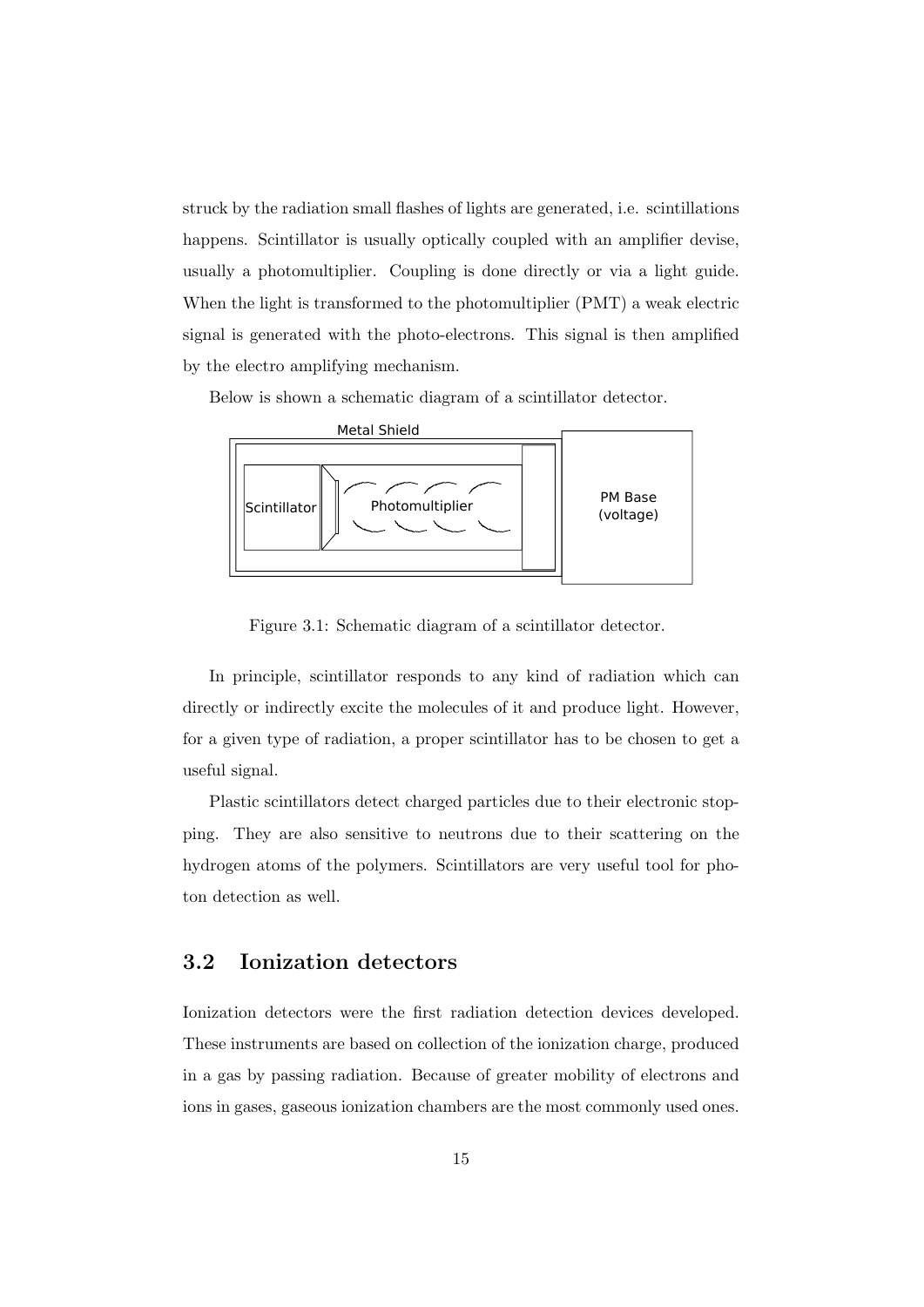The basic principle is demonstrated in Figure 3.2. Ionization chambers are utilised to measure the fluence of charged particles and are very staright forward to use, because the induced current is proportional to the incident particle flux.



Figure 3.2: Ionization chamber working mechanism.

If there was no voltage applied between the electrodes the produced electron-ion pairs would recombine back and there would be no signal observed. By applying an increasing voltage, the fraction of the charge collected will be increased, reaching the saturation point, at which all the produced charges are collected. The region where ionization charges get completely collected is called an ionization chamber region (see Figure 3.3). For higher voltages, the electrons and ions themselves ionize the gas and more charges get collected than produced by the primary particles of interest. This region is called a proportional region. We need to operate in the ionization chamber region.

For many reasons, ionization chambers are the a primary tool for beam loss detection in hadron accelerators. A cylindrical ionization chamber is of a common use. The cylindrical electrodes inclose a gas with a certain effective volume that determines the detectors sensitivity (see Figure 3.4).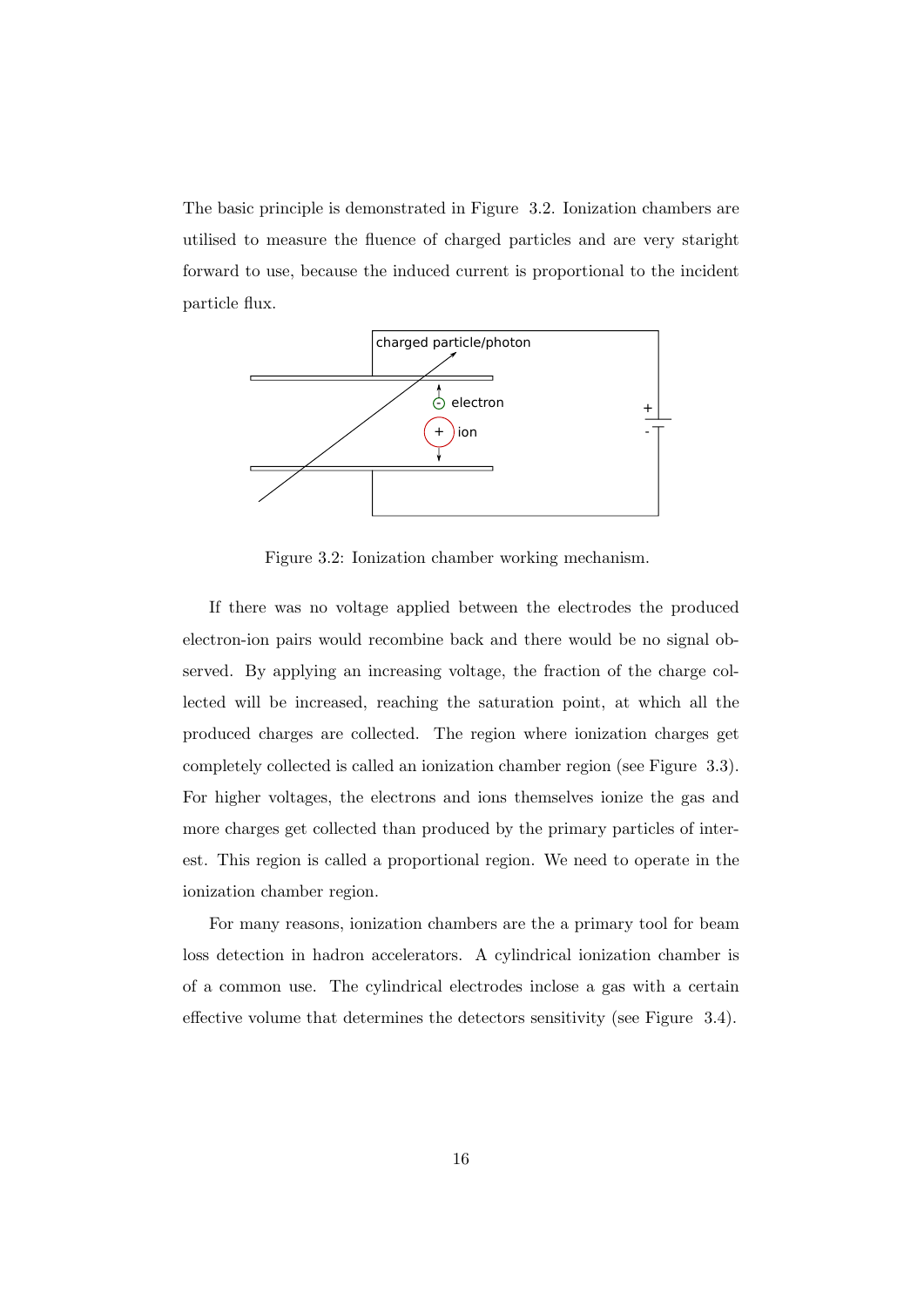

Figure 3.3: Different regions of operation of gas-filles detector.



Figure 3.4: Ionization chamber working mechanism.

#### 3.2.1 Response time of ionization chamber

The transit time of the ions through a gap of an ionization chamber is given by:

$$
t = \frac{D}{v_{ion}} = \frac{D^2}{\mu_0 V (P_0/P)},
$$
\n(3.1)

where  $v_{ion} = \mu_0 E(P_0/P)$ ,  $\mu_0$  is ion mobility,  $v_{ion}$  is ion velocity, V is the applied voltage,  $D$  is the gap between the electrodes and  $P/P_0$  is the pressure in units of the atmospheric pressure. For cylindrical geometry: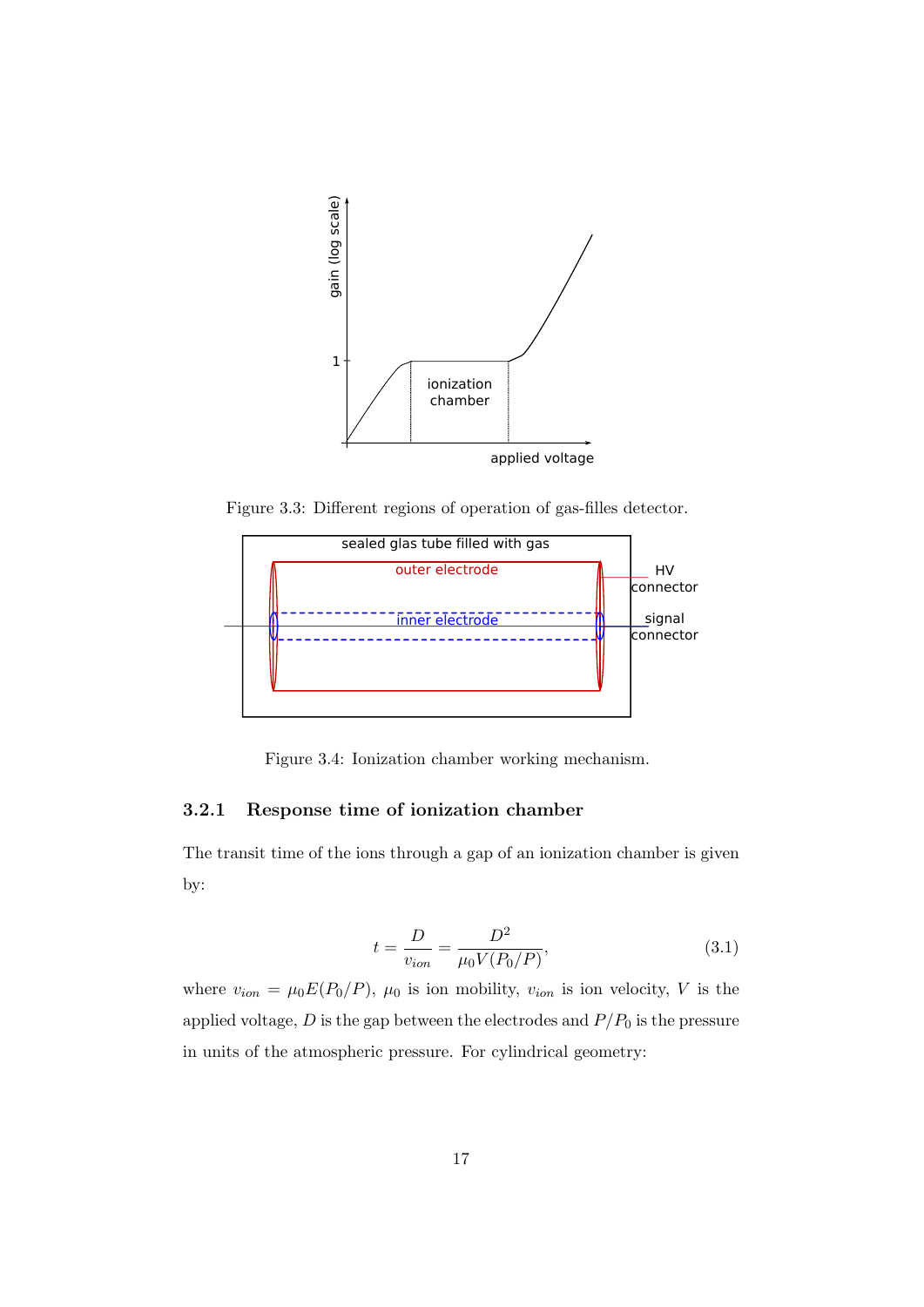$$
D^2 = \frac{a^2 - b^2}{2} \ln\left(\frac{a}{b}\right),\tag{3.2}
$$

a and b are inner and outer radii of the cylindrical electrodes.

#### 3.2.2 Dynamic range of ionization chamber

Dynamic range is defined as the ratio of the largest and smallest value of radiation that can be measured with a radiation detector. The upper limit is given by the non-linearity due to the recombination rate at high dose (the typical current in such a case is a few hundred  $\mu$ A). The lower limit is given by the dark current between the two electrodes. Dark currents should be kept at around 10 pA or lower. Careful design to achieve this is needed. This gives a typical dynamic range of  $10^6$  -  $1^{-8}$ . Such high dynamic range needs special signal treatment (logarithmic amlifiers, high ADC resolutions, current to frequency converters, etc.).

#### 3.2.3 Calibration and sensitivity of ionization chamber

As already mentioned before, MIP is a minimum ionizing partcle. It is a particle whose mean energy loss rate through matter is close to the minimume. MIP  $\approx 1$  - 2 MeV-cm<sup>2</sup>/gram for most materials. It is convenient to introduce MIP, because then we can describe the radiation response of a beam loss monitor in terms of either energy deposition (100 ergs/gram), or in terms of a charged particle flux  $(3.1 \cdot 10^7 \text{ MIPS/cm}^2)$ . This is valid, because:

$$
1 rad = \frac{100 ergs}{gram} = \frac{100 ergs}{gram} \cdot \frac{MeV}{1.6 \cdot 10^{-6} ergs} \cdot \frac{MIP \cdot gram}{2 MeV \cdot cm^2} =
$$

$$
= 3.1 \cdot 10^7 MIPs/cm^2.
$$

The sensitivity of a beam loss monitor  $S_{BLM}[C/rad]$  is calculated for 1 rad dose created by MIPs. The number of electrons  $n_e$  produced in the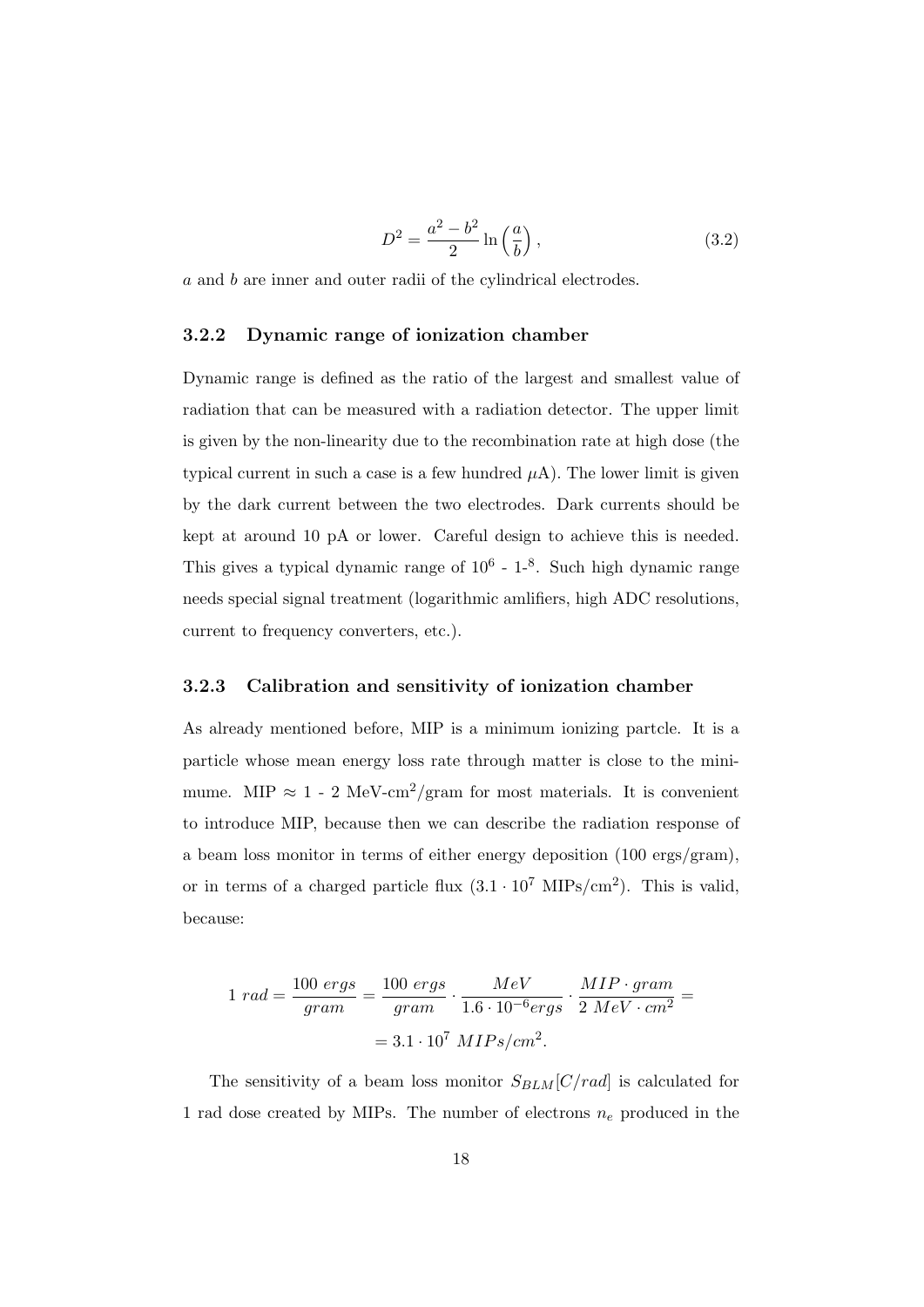gap D of an ionization chamber by one MIP is

$$
n_e = \frac{D \cdot \rho}{W} \cdot \frac{dE}{dx},\tag{3.3}
$$

where  $\frac{dE}{dx}$  is given by Bethe-Bloch formula,  $\rho$  is a density of the medium and W is the W value (energy needed to create on electron-ion pair).

For example, if we have and Argon-filled chamber, then

$$
\rho = 1.661 \cdot 10^{-3} g/cm^2 \ (at \ 20^0C, \ 1 \ atm),
$$

$$
\frac{dE}{dx} = 1.52 \ MeV/(g/cm^2),
$$

and thus

$$
n_e \approx 100 \, \, \text{cm}^{-1} \cdot D[e/MIP].
$$

 $S_{BLM}$ , normilized to 1 rad depends on it's size. If we assume a 1 liter Ar-filled chamber with 100% charge collection efficiency, then

$$
S_{BLM} \approx 638 \; \frac{nC}{rad}.
$$

#### 3.2.4 PIN diode

PIN diode is essentially a solid state ionization chamber. In the typically  $100 \mu m$  thick depletion layer of the doped Si-crystal, electron-hole pairs are generated. For one MIP, about  $10^4$  electron-ion pairs are generated. See Figure 3.5.

#### 3.2.5 Diamond detectors

Diamond detectors, which are solid state ionization chambers are unique for their fast and efficient charge collection and high radiation tolerance. This is a proven technology and are used at many labs around Europe, USA and Japan. The diamond detectors are usually located inside the beam pipe and are mainly used to measure the beam intensity and beam energy spectrum.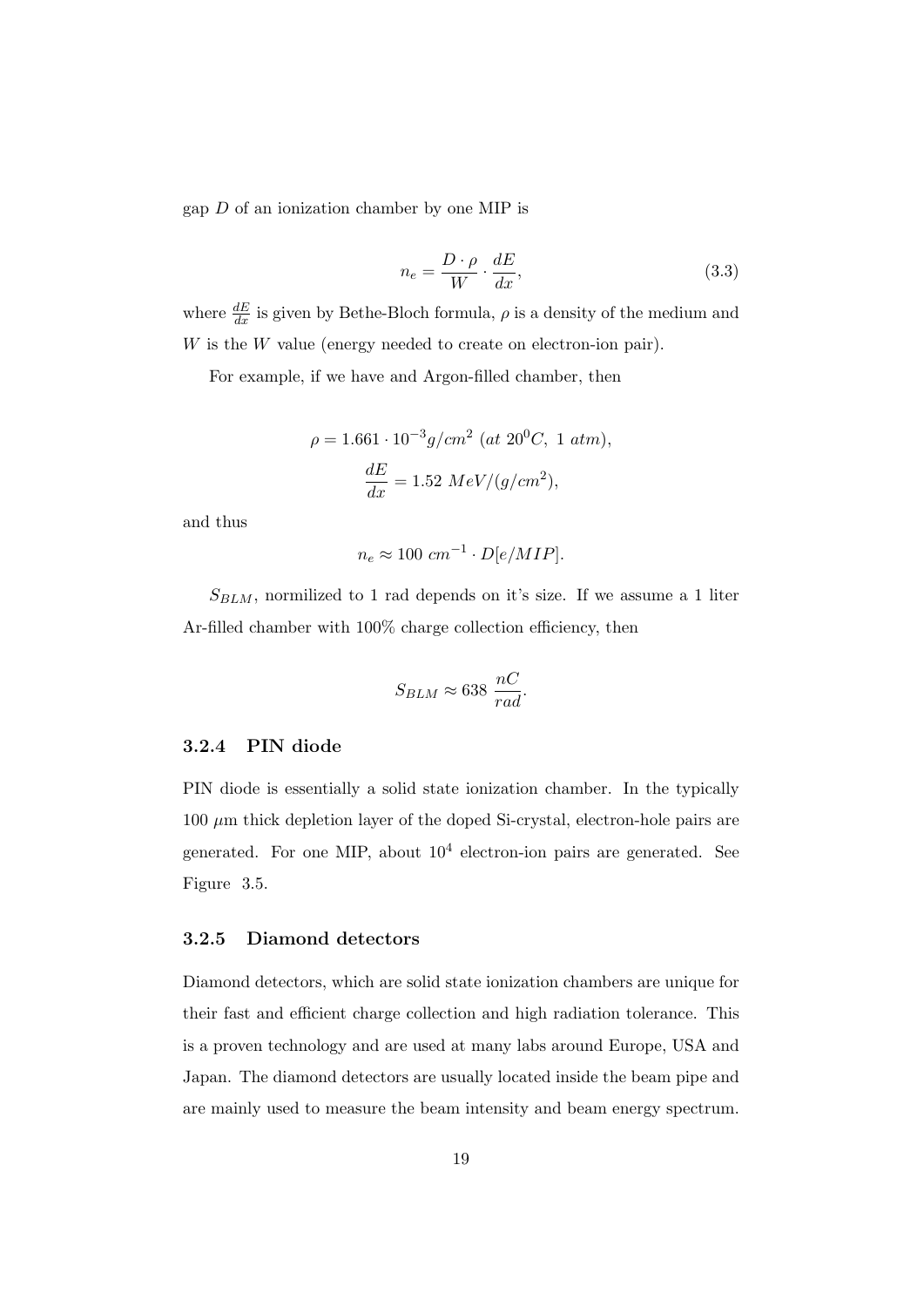

Figure 3.5: Sheme of two PIN diodes driven in coincidence.

The tests for using diamond detectors to measure beam losses using beam halo particles are still ongoing at SPS and LHC.

### 3.3 Comparison of different beam loss monitors

When choosing the detector, one needs to consider the following properties of it: intrinsic sensitivity, speed, dynamic range, radiation hardness, how easy is it to calibration, calibration uniformity, stability, reliability, size and cost. Obviously, we want something that ideally has a high intrinsic sensitivity, is fast, has a very high dynamic range, is very radiation hard, easy to calibrate, the calibration is uniform from unit to unit, is stable, reliabl, small in size and cheap.

For hadron accelerators, the ion chambers are the best choice. However they have limitations. They are not sensitive enough for low energies, and they are not fast enough to resolve micro-pulse structure (when that is of importance). In both cases scintillator detectors can be used. However, they require excessive recalibration and they degrade in radiation environment rapidly. But their sensitivity can be adjusted highly and they can detect the losses in low energy region of accelerator. Scintillators are faster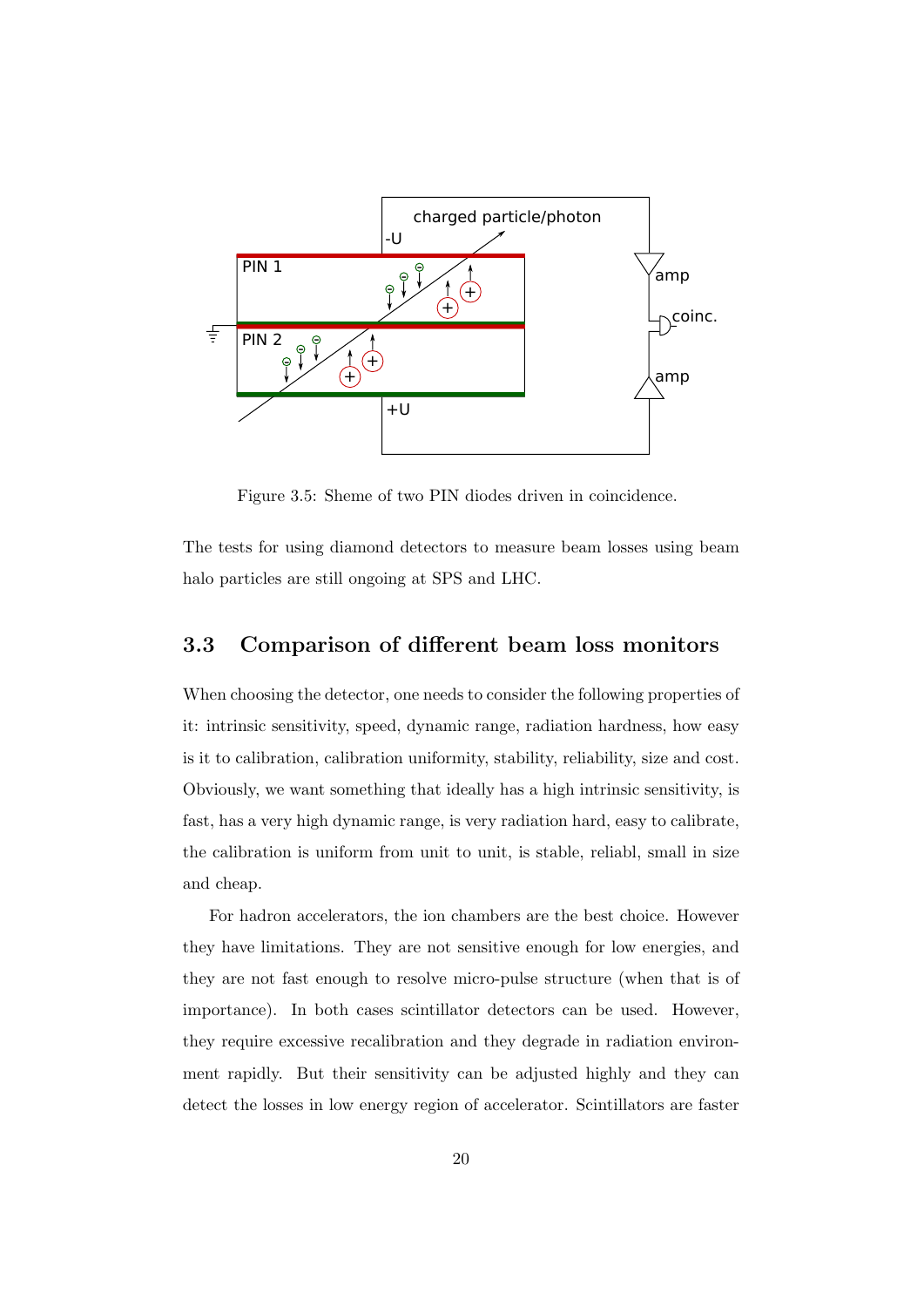too (typically they have of about 1 ns responce time compared to typical ionization chamber responce time of about  $1 \mu s$  and can record the microstructure of the pulse. Nuetron sensitive scintillator detectors can also be used for loss detection, but the losses can't be easily localized at all.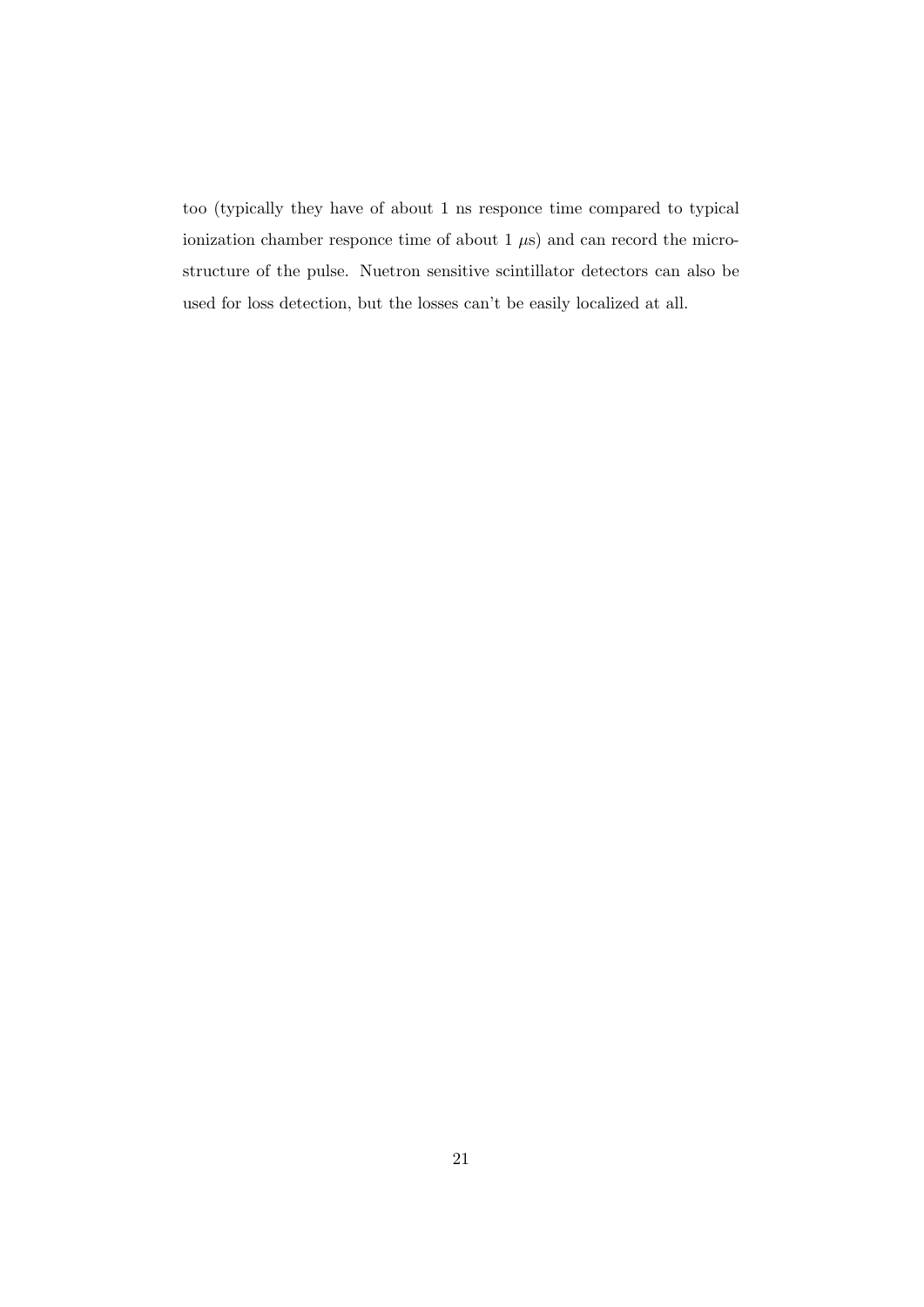# Chapter 4

# Beam loss monitors as a part of Machine Protection System

A low energy and low intensity beams in accelerators can't cause any damage even if it's all lost in the vacuum chamber. However, in high energy and high intensity accelerators beam losses can be of a great issue. Losses localized in a very small volumes can burn holes in the accelerator components, quench the superconducting magnets, or damage other equipment around the accelerator.

Although, beam loss monitors are instruments that are primarily designed to measure the beam losses, they are also frequently used for machine protection. By proper calibration, BLM signals are used to trigger the beam dump as soon as the energy deposition in the magnets or in the vacuum pipe reaches the levels set to avoid quenches and other possible harms. The thresholds are typicelly set based on experience. They have to be not too low not to prevent continuous operation of a machine.

To set the trigger levels allowed losses must be known. This depends on